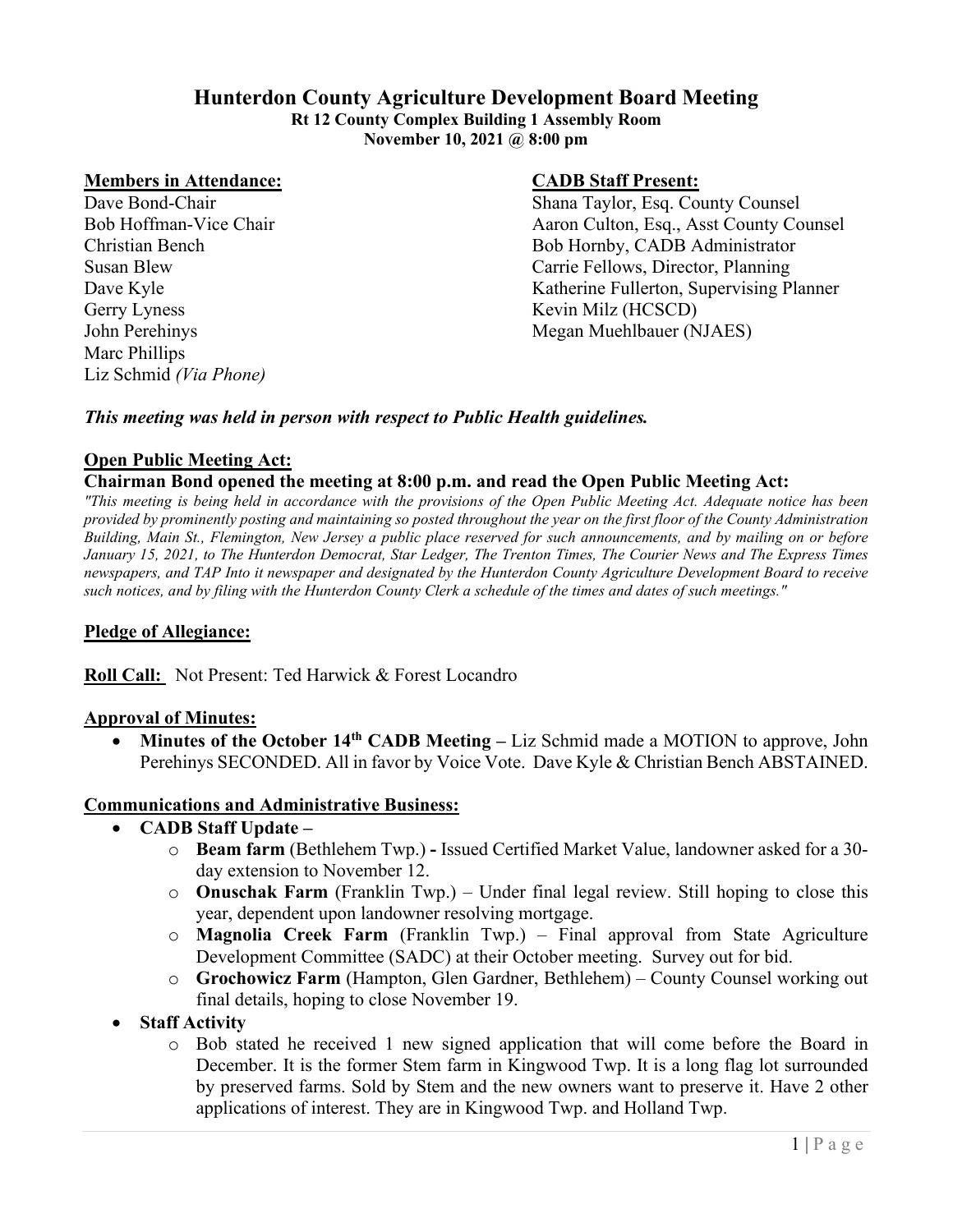o Michelle Byers, the head of New Jersey Conservation Foundation (NJCF) is retiring, Bob stated he wants to write her a letter thanking her for the work she has done for the county.

### • **Communications**

- o There has been some back and forth with the Serrani Right To Farm (RTF) participants, no hearing scheduled yet.
- o Three new RTF complaints arrived; mediation is being encouraged. The complaints are in East Amwell, West Amwell, and Readington Townships.

### • **Farmland Preservation Plan Update**

o Last updated in 2008. SADC requires updates every 10 years. Received 2 bids back from contractors. Liz Schmid and Dave Kyle volunteered for the Sub Committee. Bob said he would give them the bids to look at. Need to get back to the bidders by mid-December.

### • **Monitoring Update**

o Kevin stated he visited 85 farms, no issues.

### **State Agriculture Development Committee (SADC) Updates:**

*Dave Clapp spoke on behalf of SADC*

• At the October SADC meeting the proposed Soil Protection Standards for preserved farms were discussed. Previous version a result of 2 years developing a range of categories and Best Management Practices (BMP) that would allow up to 8% or 6 acres, whichever is greater, of disturbance for agricultural development. BMPs would have allowed another 5% disturbance. Informal public comment came back that 6 acres was too much on smaller farms and that the BMPs were complicated and difficult to understand. Current version eliminates the BMPs and changes the disturbance to the larger of 12% or 4 acres with a clearer definition of disturbance. The complete presentation is available on SADC website.

### **Chair Comments:**

• Chairman Bond reminded the public that comments are limited to 5 minutes per person.

### **Old Business:**

### • **Monitoring Procedure**

- o Bob included comments from Kevin Milz in the October packet. Monitoring is required and is the responsibility of the County when they assume farmland easements. There have been various previous guidelines, but it makes sense for everyone, including the landowner, Board, and Monitor, to know what is expected. Have worked through this procedure with Kevin and Mike DePalma at Hunterdon County Soil Conservation and various Board members and County Counsel.
- o Carrie Fellows, Director of Planning and Land Use, gave an overview of the process of drafting the Monitoring Procedure and the requirements of contracting for a County service.
- o Kevin Milz also gave his input on the process.
- o Bob asked for a MOTION to adopt the Farmland Monitoring Procedure. Liz Schmid made a MOTION to adopt. Dave Kyle SECONDED. All in favor by voice vote. Motion carried.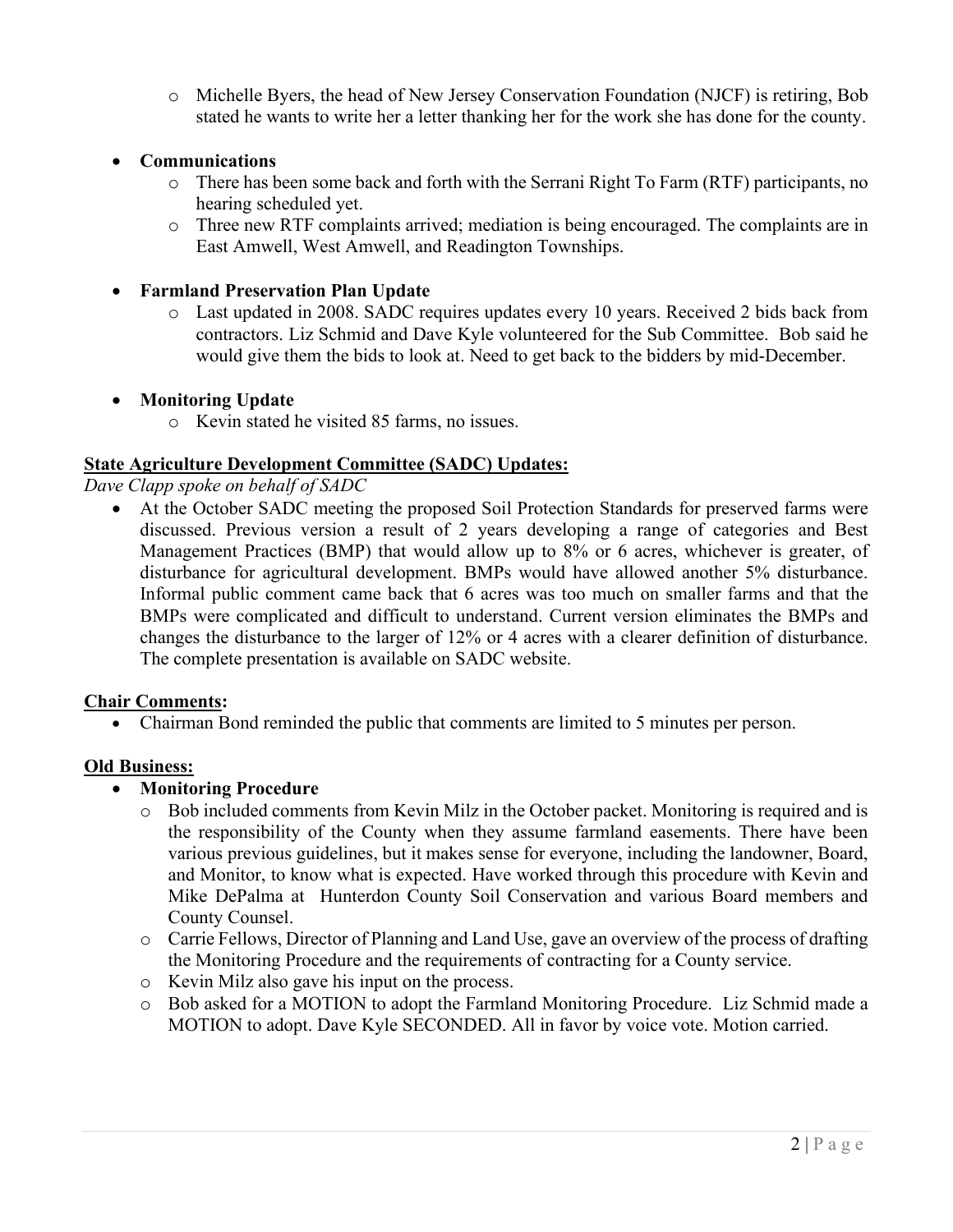### **New Business:**

### • **Term Program Renewal: Hotz Farm, Kingwood Twp. Block 23 Lot 14**

- o Property is across from Fairview Rd on County Route 519.
- o It was originally enrolled in the 8-year program in 2004 and renewed in 2013.
- o After the 8 years are up, the renewal is procedural unless the landowner objects.
- o Action is required from the Board to renew the 8-year agreement.
- o Bob and Liz Schmid were at the farm for a site visit today.
- o One difference of the Term program is properties must be actively farmed; under the Preservation Easement they must be mowed annually or available for agriculture. The landowner has 35 sheep for meat and wool, they also do breeding. It's a nice operation and are doing everything they are supposed to. It is 31 acres.
- o They are interested in another 8-year term, they are not currently interested in permanent preservation.
- o Chairman Bond asked for a MOTION. Liz Schmid made a MOTION to approve the 8-year term program. Susan Blew SECONDED. All in favor by voice vote. Motion carried.

### **Right To Farm Matters:**

### • **Resolution 2021-09**- **Beneduce Vineyards (Alexandria Block 21 Lot 41.31)**

- $\circ$  Mr. Culton stated this Resolution is to memorialize the Beneduce Vineyards Right to Farm application for On-Farm Direct Marketing Agricultural Management Practices. Mr. Culton provided a draft of the Resolution to the Attorney's for Beneduce Vineyards and Alexandria Township. The Township and Applicant provided Mr. Culton with some input. The only thing that has changed from the draft provided to the Board are spelling and grammatical corrections, and a couple clarifying points that Ms. Voigt (attorney for Beneduce) raised that he incorporated into the Resolution.
- o Mr. Culton gave a summary of the Resolution.
- o Chairman Bond asked for comments from the Board.
- o Mr. Culton asked the Board for a MOTION to approve the Resolution with the amendments that he outlined. Christian Bench made a MOTION to approve with amendments. Liz Schmid SECONDED. Chairman Bond asked for a Roll Call Vote.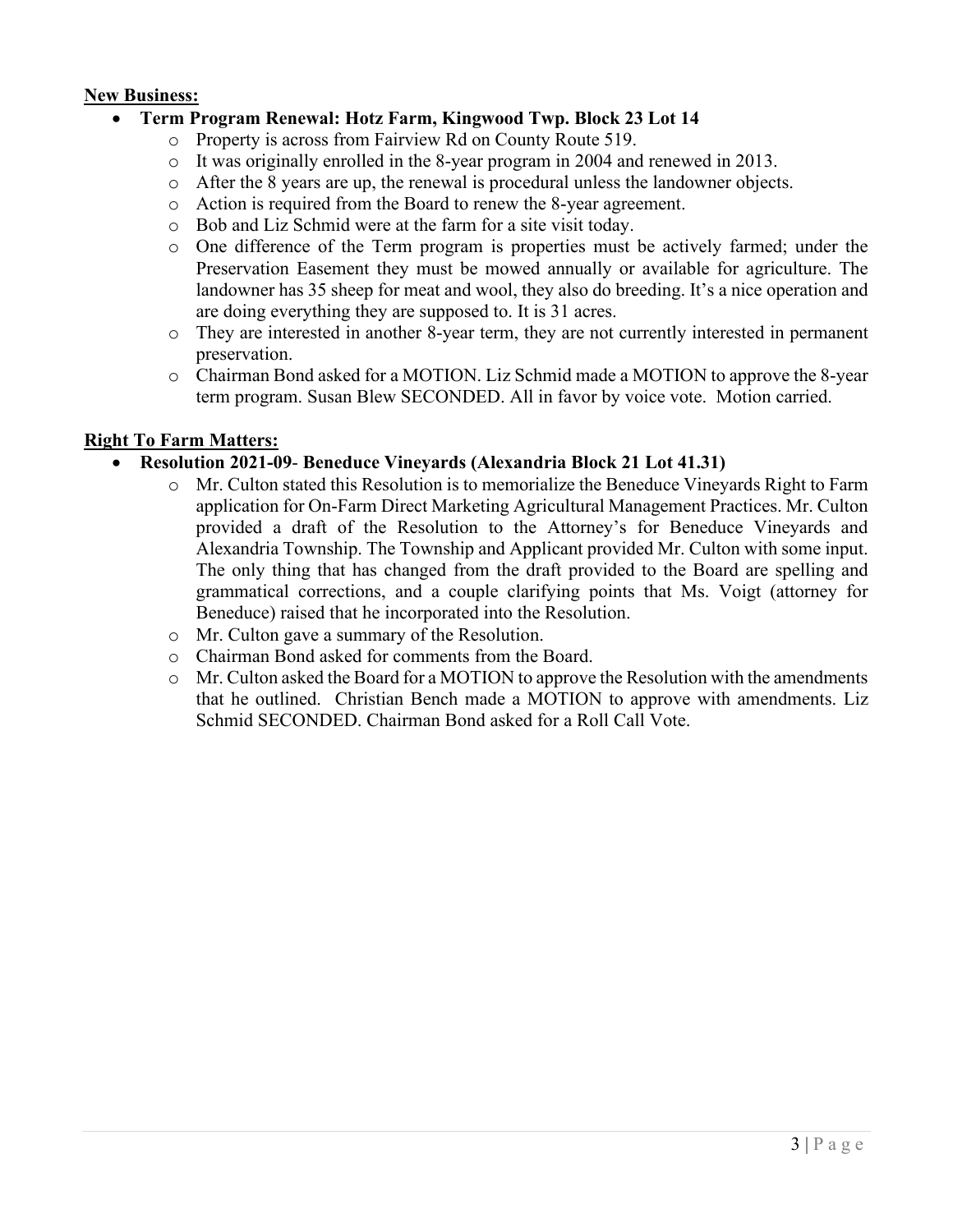| <b>ROLL CALL</b>                          | <b>MOVED</b>     | <b>SECONDED</b>  | <b>AYES</b>      | <b>NAYS</b> | <b>ABSTAIN</b> | <b>ABSENT</b>    |
|-------------------------------------------|------------------|------------------|------------------|-------------|----------------|------------------|
| David Bond, Chair                         |                  |                  | $\boldsymbol{X}$ |             |                |                  |
| Robert Hoffman. Jr.,<br><b>Vice Chair</b> |                  |                  | $\boldsymbol{X}$ |             |                |                  |
| <b>Susan Blew</b>                         |                  |                  | $\boldsymbol{X}$ |             |                |                  |
| <b>Marc Phillips</b>                      |                  |                  | $\boldsymbol{X}$ |             |                |                  |
| <b>John Perehinys</b>                     |                  |                  | $\boldsymbol{X}$ |             |                |                  |
| Dave Kyle                                 |                  |                  | $\boldsymbol{X}$ |             |                |                  |
| <b>Liz Schmid</b>                         |                  | $\boldsymbol{X}$ | $\boldsymbol{X}$ |             |                |                  |
| <b>Ted Harwick</b>                        |                  |                  |                  |             |                | $\boldsymbol{X}$ |
| <b>Gerry Lyness</b>                       |                  |                  | $\boldsymbol{X}$ |             |                |                  |
| <b>Christian Bench</b>                    | $\boldsymbol{X}$ |                  | $\boldsymbol{X}$ |             |                |                  |
| <b>Forest Locandro</b>                    |                  |                  |                  |             |                | $\boldsymbol{X}$ |

### **9 IN FAVOR, 2 ABSENT**

### **Public Comment:**

• **Daniel Herr (Clinton Township):** Update about neighbors encroaching and trespassing on his preserved family farm and of the difficulty trying to resolve the situation.

### **Adjournment:**

• MOTION to Adjourn made by Liz Schmid, John Perehinys SECONDED. All in favor, Meeting Adjourned at 8:45 PM.

Respectfully submitted,

Bob Hornby, CADB Administrator

Prepared with the assistance of Colleen Runge, Planning Department Clerk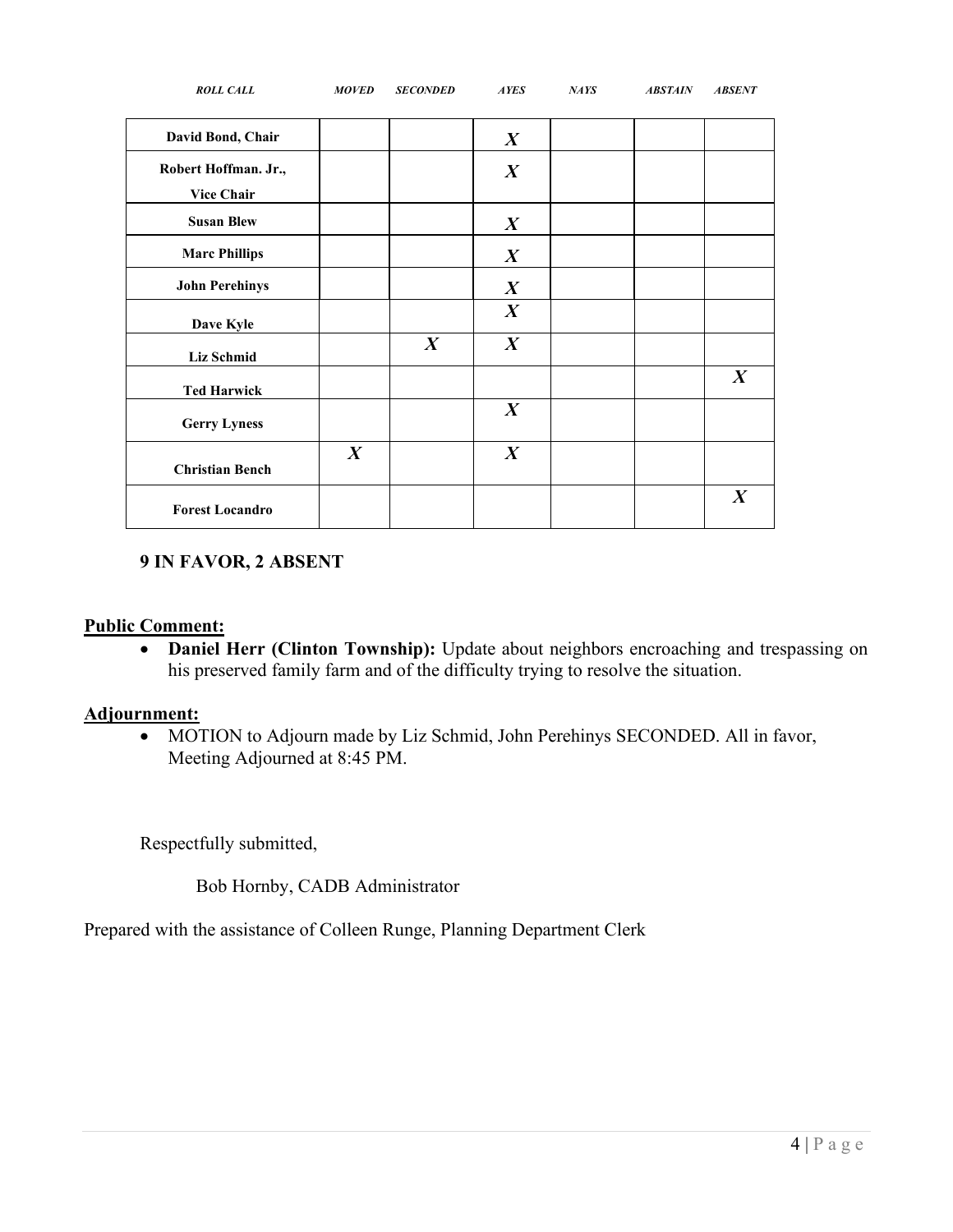## Hunterdon Farmland Monitoring Procedure

### Adopted 11/10/21

Easement monitoring is a statutory requirement of the Farmland Preservation Program and is also the closest individual interaction between the County Agriculture Development Board (CADB) and owners of preserved properties. Consistent administration of the Deed of Easement and Restrictive Covenant is crucial to the integrity of the program. The Farmland Preservation Program is a public/private partnership that provides public funding for the conservation of private land. The goal of a viable agriculture industry on preserved land is best achieved via education, consistency, and trust between the public, the landowner, and the CADB. The aim of the Monitoring Procedure is to provide clear guidance to the Monitor, establish a consistent and predictable structure for the landowner, and provide assurance to the public that funds have been expended responsibly.

#### **Monitoring Requirements**

Pursuant to N.J.A.C. 2:76-6.13, 2:76-6.18A, 2:76:16.5, and 2:76-17.16, the State Agriculture Development Committee (SADC), the County Agriculture Development Boards (CADBs), and non-profits that receive SADC cost share grant funds for the acquisition of development easements are required to monitor all lands to ensure compliance with the provisions of the Deed of Easement. Monitoring activities shall consist of the following:

- 1. An onsite inspection shall be performed at least once a year.
- 2. All inspections and monitoring shall be completed within the period commencing July 1 and ending June 30.
- 3. A written summary shall be provided to the CADB and SADC by July 15, verifying that the inspections were conducted during the scheduled period with a certification concerning whether the farm was in compliance with the provisions of the Deed of Easement.
- 4. The Board shall inform the SADC if any of the terms and conditions of the Deed of Easement were violated within 30 days of identifying such violation.
- 5. Appropriate action shall be taken within the Board's and/or County's authority to ensure that the terms and conditions of the Deed of Easement are enforced.
- 6. A database shall be maintained of all lands from which a development easement was acquired.
- 7. The SADC shall be annually informed of any record ownership changes which occur on lands from which development easements have been acquired.
- 8. The SADC shall be informed of any actions which require the SADC's review and/or approval.

#### **Annual Site Visit**

- 1. Site visits shall be scheduled and performed by the Monitor with as much notice as practical by phone, email, or Postal Service. Initial contact should be made at least 7 days in advance, specific appointments may be made with landowner concurrence. The Easement requires no less than 24-hour notice to the landowner.
- 2. A Tablet is provided to the Monitor for field usage documentation and record keeping.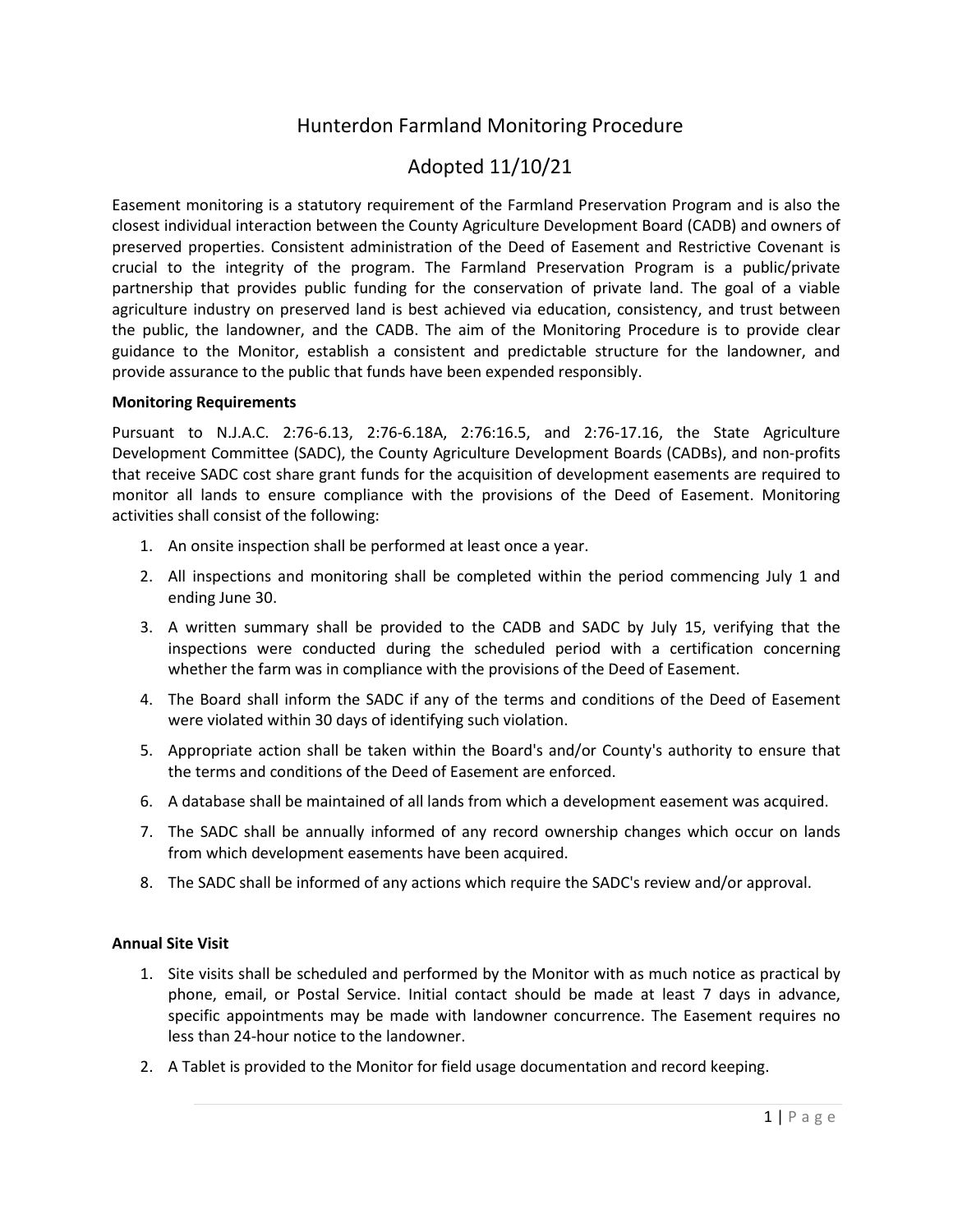- 3. The Monitor is expected to have a clear understanding of individual easement requirements including the Deed of Easement, Restrictive Covenant (when applicable), Exception Area boundaries, and evolving CADB and SADC policies and procedures.
- 4. A Restrictive Covenant has been recorded on certain properties that requires annual mowing of all field areas surveyed at the time of closing. The mowing shall take place between July 15 and August 15 except those fields which contain crops which will be harvested or made in that year.
- 5. Monitor and Landowner awareness of the Exception Area boundaries is critical. The Monitor shall have either electronic or physical access to the preservation survey at the time of the inspection.
	- a. Buildings within the Easement Area are restricted to Agricultural usage except if specifically allowed in the Deed of Easement.
	- b. Buildings and usages within the Exception Area are not restricted by the easement.
- 6. Most common concerns: Property line incursions, non-agricultural uses in easement area, erosion, lack of annual mowing (when applicable).
- 7. Compliance negotiation is not the responsibility of the Monitor and shall not be undertaken by the Monitor. Any issue noted upon inspection should be documented, reported, and reinspected according to the Site Visit Follow-Up procedure outlined below.
- 8. Photos provide context for documenting potential issues. Monitors should be aware of privacy and security issues for the landowners and respect exception areas.
- 9. SADC "eForm" is to be completed electronically by the Monitor and filed with the SADC within 10 business days of site visit, and an electronic copy saved with Hunterdon County monthly. Restrictive Covenant violations are documented and reported separately to CADB Staff.
- 10. Monitor will provide a monthly written list/report to the CADB and Staff of farms visited by date and report anything notable.

#### **Site Visit Follow-up: 3 options within 10 business days of Inspection**

- 1. No Issue
	- a. Standardized confirmation letter/postcard to landowner
	- b. Template is approved by CADB Staff and printed by Hunterdon County upon request
- 2. Area of Concern
	- a. Notification to CADB Staff within 3 business days
	- b. Discussion between CADB Staff and Monitor, further action is at the discretion of CADB **Staff**
	- c. Letter to landowner with clear description of issue, prepared by CADB Staff with Monitor input
	- d. 30 to 90-day window (as deemed appropriate by CADB Staff with Monitor input) for landowner to address and Monitor re-inspect
	- e. CADB updated during Staff Update at regular meetings by CADB Staff or Monitor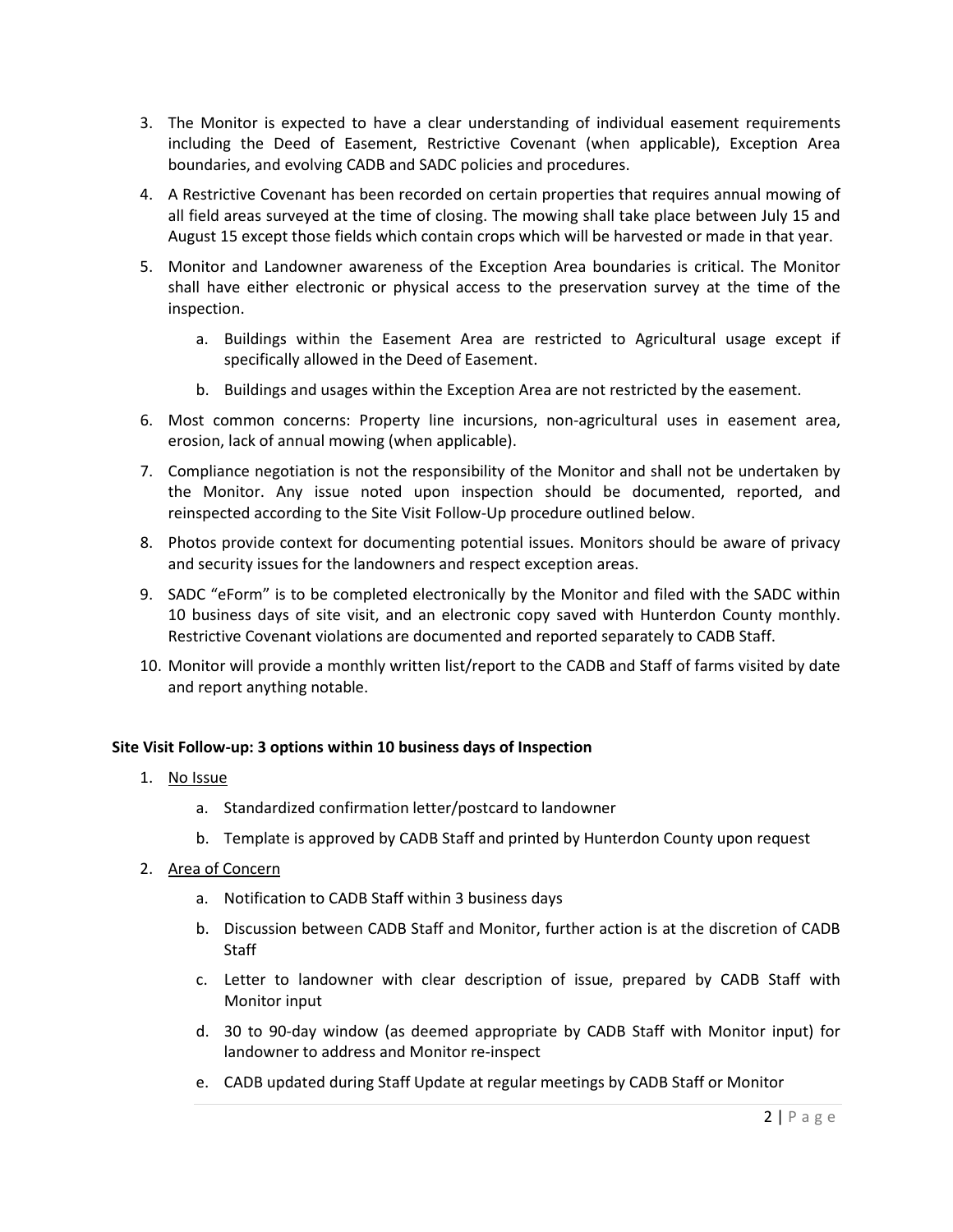- 3. Clear Violation
	- a. Immediate notification to CADB Staff
	- b. Discussion between CADB Staff and Monitor, further action is at the discretion of CADB Staff
	- c. Letter to landowner with clear description of issue, prepared by CADB Staff with Monitor input
	- d. SADC noticed within 30 days
	- e. CADB Agenda item for discussion and course of action
	- f. 30 to 90-day window (as deemed appropriate by CADB and CADB Staff with Monitor input) for landowner to address and Monitor re-inspect

#### **Record Keeping**

- Hunterdon County hosts and CADB Staff maintains an electronic folder on the Planning and Land Use drive for each preserved farm including: Survey, Deed of Easement (DOE), and previous inspection forms and photos. Folders are named using SADC ID + Owner at Preservation, with sub folders by year.
- Field use Tablet shall be updated with appropriate folders prior to site visits and not used for permanent storage.
- CADB Staff (with the collaboration of the Monitor) maintains a Monitoring spreadsheet including: SADC ID and Pin, Closing Date, Municipality, Lot and Block, Street Address, Current Property Owner and Contact Information, and Inspection Dates.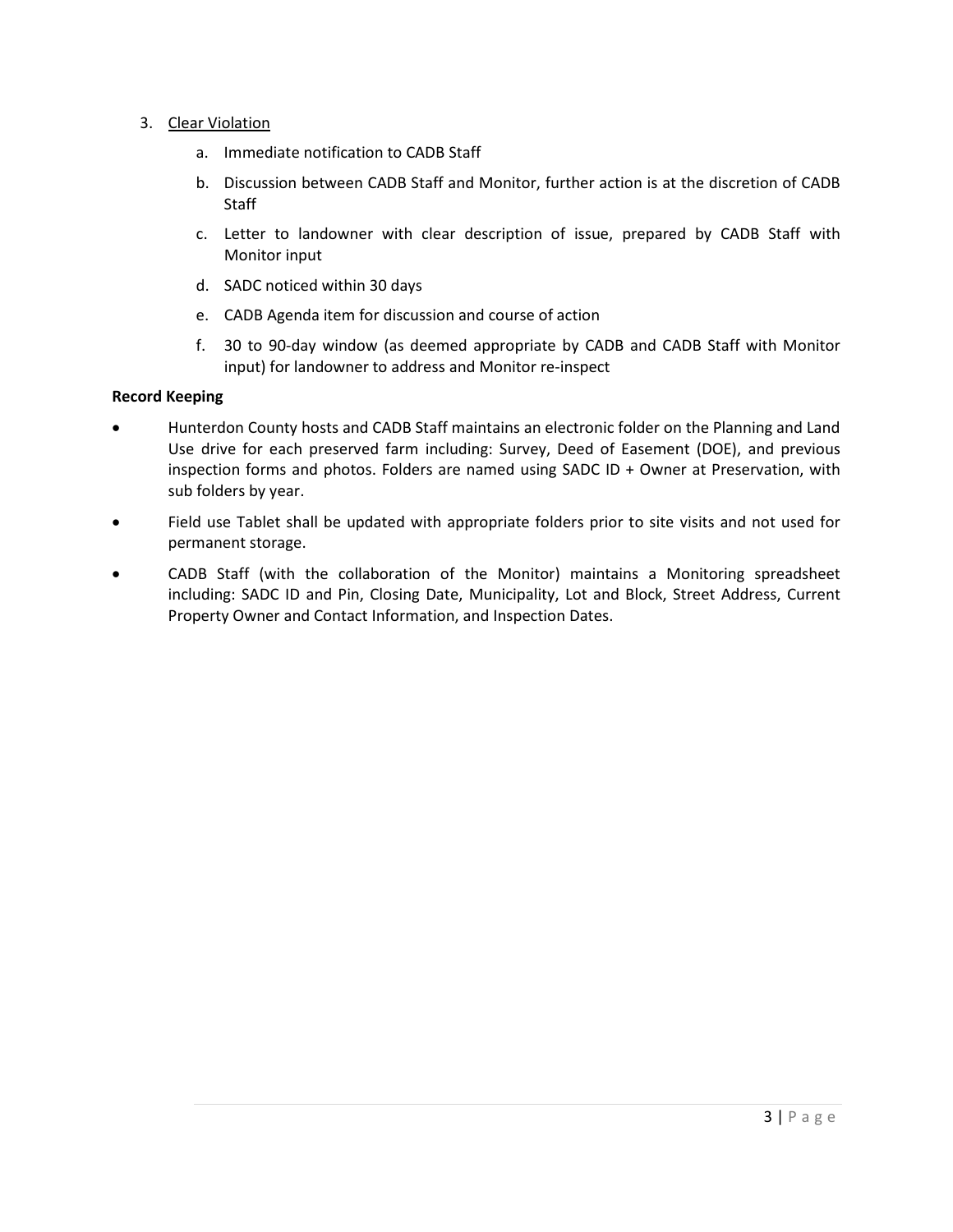### STATE OF NEW JERSEY AGRICULTURE RETENTION AND DEVELOPMENT PROGRAM

### NOTICE OF RENEWAL OF MUNICIPALLY APPROVED FARMLAND PRESERVATION PROGRAM

### BLOCK 23 LOT 14, 31.38 ACRES TOWNSHIP OF KINGWOOD, HUNTERDON COUNTY

- WHEREAS, R. Waldo Hotz (Grantor), whose address is 736 Route 519, Frenchtown, NJ, is the record owner of the Premises known as Block 23, Lot 14, by deed dated June 27, 2002 and recorded in the Hunterdon County Clerk's office on July 15, 2002 in Deed Book 2042 Page 398, in the Township of Kingwood, County of Hunterdon, consisting of 31.38 acres; and
- WHEREAS, on November 8, 2004, Grantor entered into a Municipally Approved Farmland Preservation Program Agreement, (hereinafter "Agreement") with the Hunterdon County Agriculture Development Board (hereinafter, "Board") and the Township of Kingwood (hereinafter, "Municipality") to create a Municipally Approved Farmland Preservation Program pursuant to the Agriculture Retention and Development Act N.J.S.A. 4:1C-11 et seq., P.L. 1983, c.32, (hereinafter, "Act") and N.J.A.C. 2:76-4 et seq.; and
- WHEREAS, the Agreement was certified by the State Agriculture Development Committee (hereinafter, "SADC") on December 16, 2004, pursuant to N.J.A.C. 2: 76-4.7; and recorded on February 22, 2005 in the Hunterdon County Clerk's office in Deed Book 2115, at page 9 and became effective that day; and
- WHEREAS, the Agreement was renewed and recorded on February 20, 2013 in the Hunterdon County Clerk's office in Deed Book 2304, at page 39, and became effective that day; and
- WHEREAS, pursuant to N.J.A.C. 2: 76-4.9b, the Board and the municipal governing body has conducted a review of the practicability and feasibility to continue the program within one year of the effective date of termination; and
- WHEREAS, the Board has notified the Grantor to contact the Board in writing, within 30 days of receipt of the notice, if the Grantor wants to continue the program for another eight years or to terminate the program at the end of the current eightyear period; and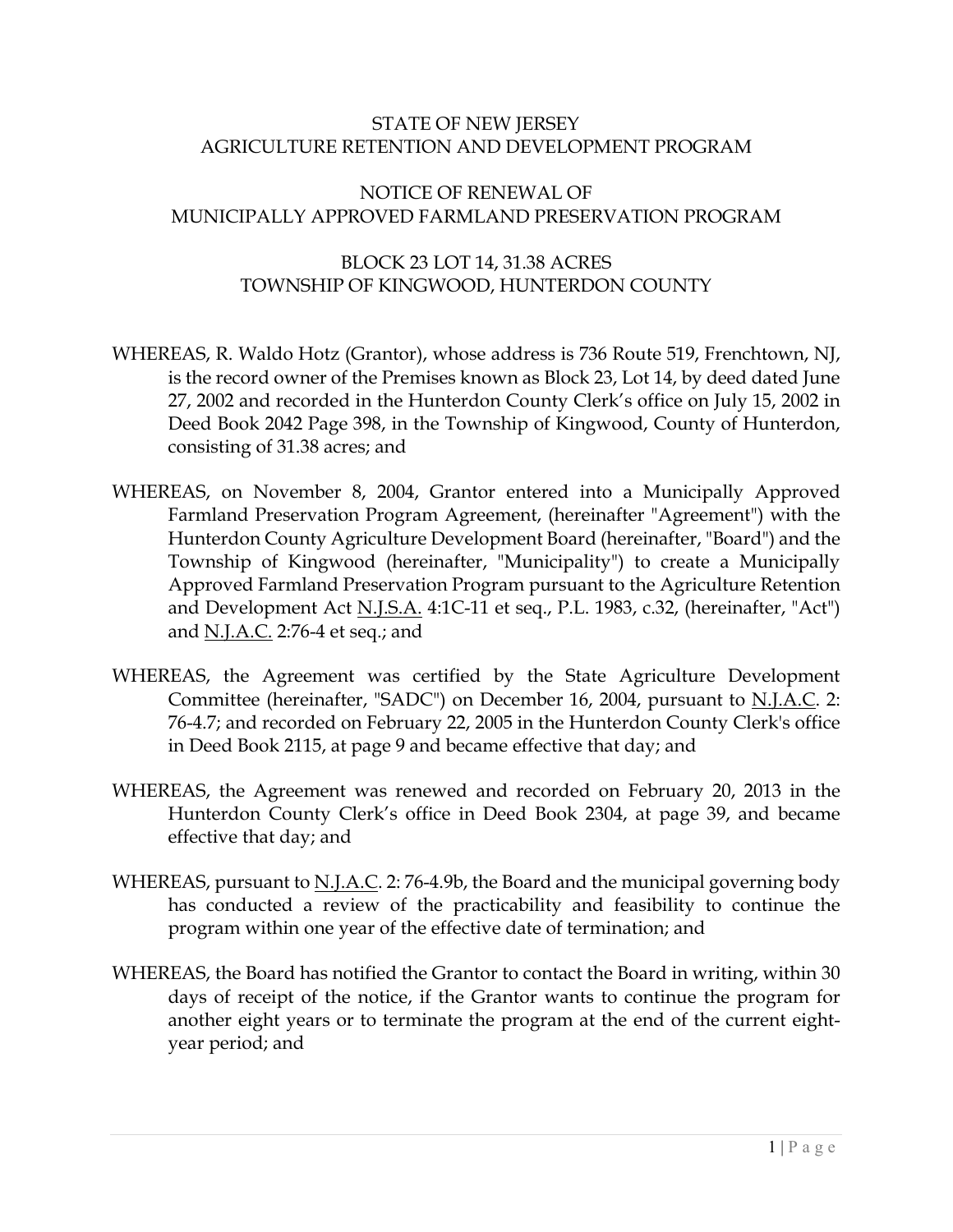- WHEREAS, subsequent to notification by the Board, the Grantor has provided notice to the Board of their intention to continue the Municipally Approved Farmland Preservation Program for another eight years and that the Grantor has confirmed to the Board the following:
- 1. That the record owner(s) of the Premises as identified in the Agreement has not changed since the creation of the initial Municipally Approved Farmland Preservation Program;
- 2. That the legal metes and bounds description of the boundaries of the Premises has not changed since the creation of the initial Municipally Approved Farmland Preservation Program;
- WHEREAS, the Grantor has notified the Board that they wish to continue the Municipally Approved Farmland Preservation Program for an additional eight (8) years;
- NOW THEREFORE, pursuant to <u>N.J.A.C.</u> 2:76-4.9c, the Municipally Approved Farmland Preservation Program shall continue in effect for another 8-year period; and
- BE IT FURTHER RESOLVED, that the Board shall record a notice of renewal of the Municipally Approved Farmland Preservation Program with the County Clerk's Office; and
- BE IT FURTHER RESOLVED, that the notice of the renewed Municipally Approved Farmland Preservation Program shall be provided to the SADC, Grantor, soil conservation district, municipal tax assessor, municipal governing body, municipal planning board and municipal clerk, county planning board, and county governing body.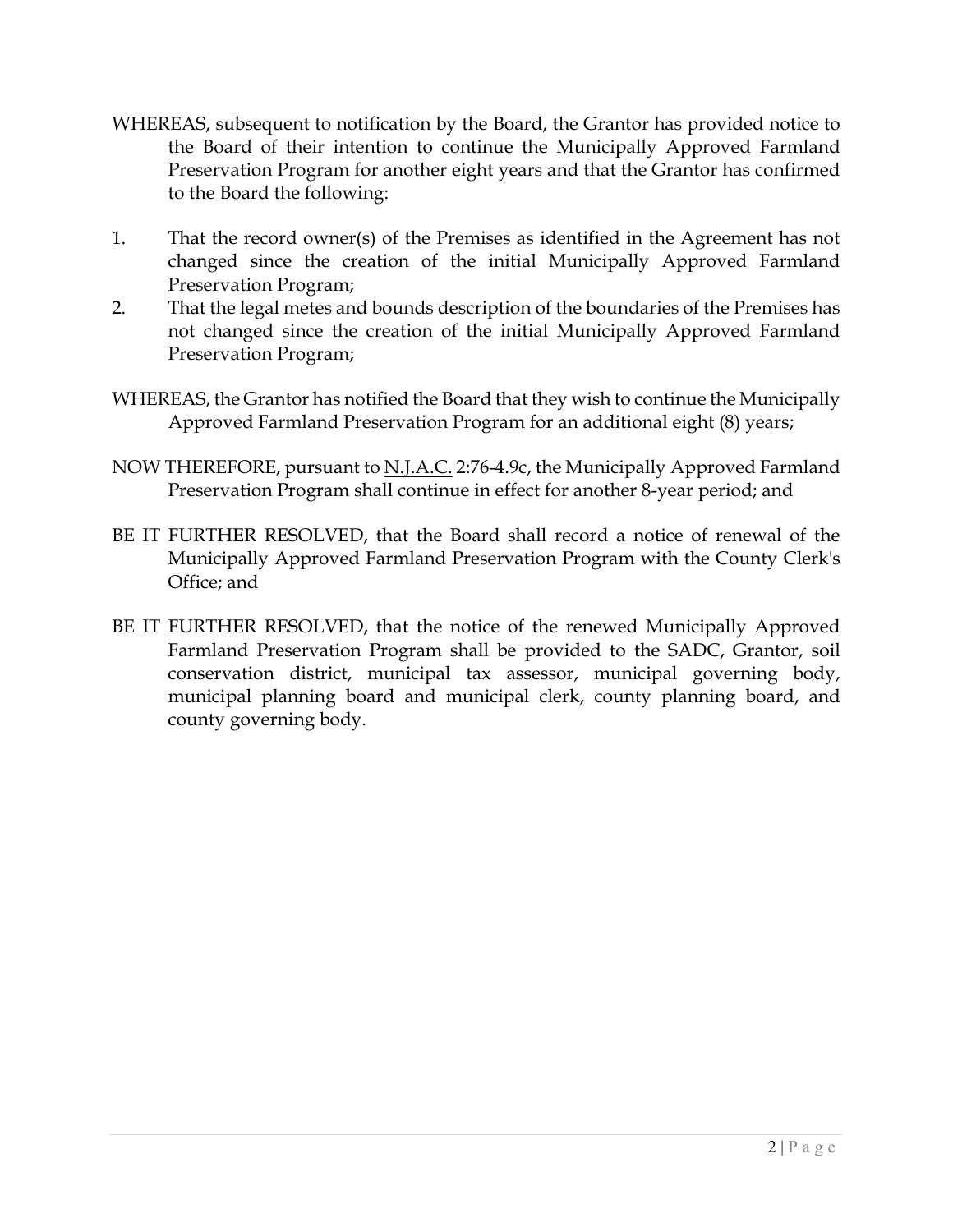THE UNDERSIGNED, being Chairman of the Hunterdon County Agriculture Development Board, hereby accepts and approves the Notice of Renewal of the Municipally Approved Farmland Preservation Program.

ACCEPTED AND APPROVED this 10<sup>th</sup> day of November 2021.

David Bond, Chairman

Hunterdon County Agriculture Development Board

STATE OF NEW JERSEY, COUNTY OF HUNTERDON SS:

- I CERTIFY that on *NOVEMBER* 10<sup>th</sup>, 2021, David Bond personally came before me and acknowledged under oath, to me satisfaction, that this person:
	- a) Is named in and personally signed the attached document; and
	- b) Signed, sealed, and delivered the document as the Board's act and deed; and
	- c) Is the Chairman of the Hunterdon County Agriculture Development Board.

Signature, Name, and Title

Prepared By:

**Bob Hornby** 

CADB Administrator

SUSAN L. PENA NOTARY PUBLIC OF NEW JERSEY Comm. # 50082529 My Commission Expires 5/18/2023

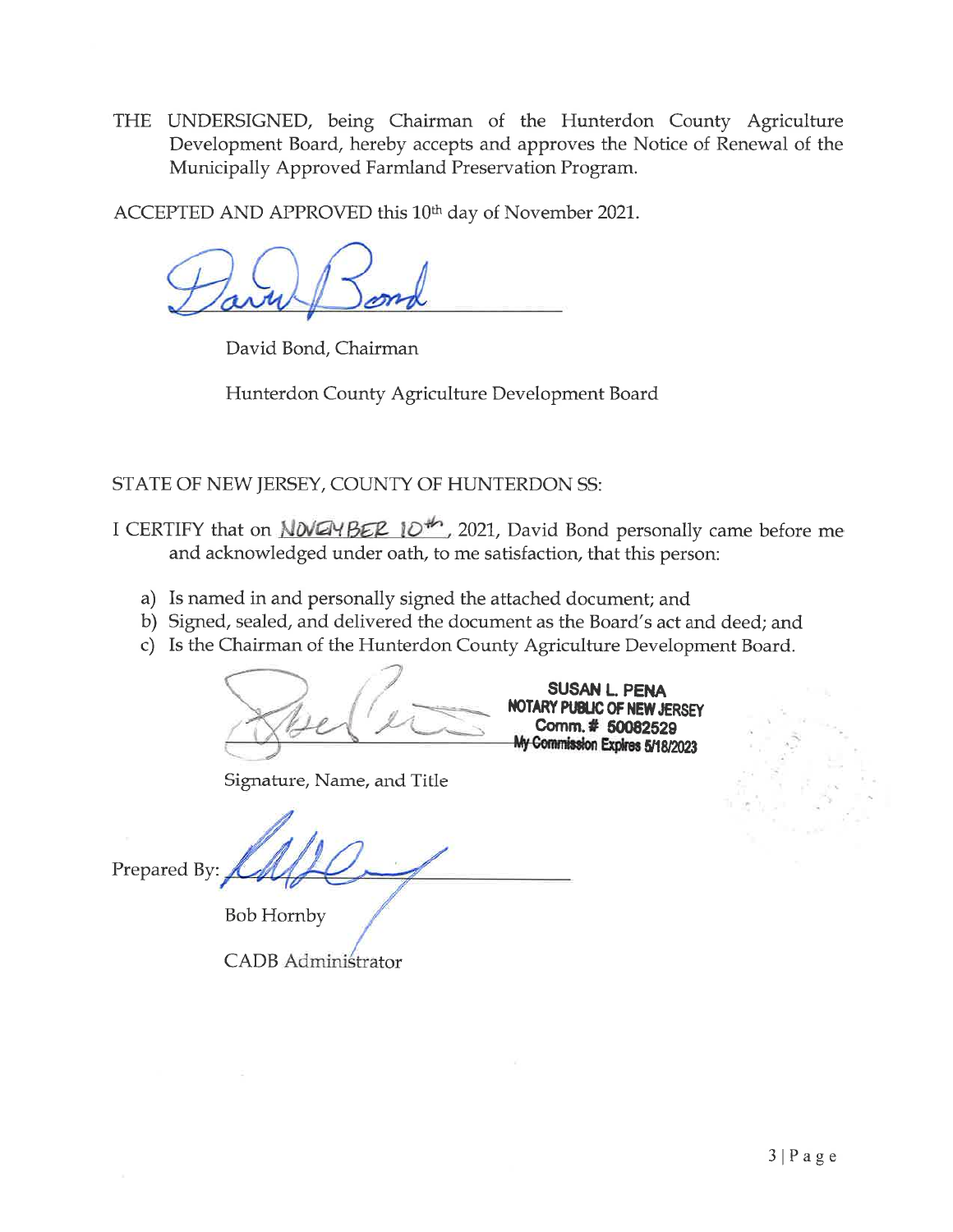#### SCREDULE A

l'roperty. The property consists of the fand and all the buildings and structures on the land in the Township the Townahip , and Slate of Kingwood .<br>County of Hunterdon — and Slate of New Jersey. The legal description is:

BEGINNING, at a stake in the public road leading from Stockton to Bantietown corner to other land of the sald James W. Kerr, thence<br>by his line alon<sub>3</sub> the road (1) North aixteen degrees East nine chains and sevency-one links to a stone in the Junction of the road, corner of formerly Miram Rittcnhousa's land; thence by formerly his line (2) North nineteen snd a half degrees East, ona chain to 4 stake on the<br>Westerly eide of the road; thence still by formerly Rittenhouse (3) North eighty-eight degrece East, seven chalus and aixty-four links to<br>a stone; thence (4) Morth a half a degree East, zen chains and seventy<br>three links to a corner in the aforesaid road; thence (5) Worth fifty and three-quarter degrees East, five chains and seventy-two links by formerly Rittenhouse to a cornor in the roud, thence still by the<br>same (6) North sixty-six and a halt degrees Zast, six chuine and four links to a corner of formerly Lewis Clins's lumi; thence by the same<br>(7) South five and three-quarters degrees Ensu, eight chains and twent<br>two links to a corner in Jacob Wilson's line; thoree by his line (3)<br>South eightydegree Waat, eight chcine; thenco by the a•we (IC) South thirty-four<br>and three-quarter dogrees Enst, twonty-four chains and thirteen links<br>to a cornar; thence (11) South fifty-oight dogrees West aixteen chains and fifty-five links to a stake corner to land sold to Charles T. Willson, now Edna B. Risler; thence by her line (12) horth twentyeight and a half degrees West, thirteen chains and six links to a steken opposite the end of a hedge; thence (13) North twenty-five dogrees West, eight chains and fifty-tvo links to a stake in the South bank of a ditch; thence (14) South seventy-three and a half degrees West, sevan chains and tventy-five links to the Reginning, containing fifty aix acres and fifty hundredths of an acre of land, more or less.

EXCEPTING THEREFROM, two tracts, the FIRST, conveyed by Judaon R.<br>Rerr and wife, to Wiram Rittenhouse, bearing date April 1, 1892, recorded<br>■ recorded

in the Hunterdon County Clerk's Office in Book 233 of Deeds, at psge 439, and described as follows: BEGINNING at a stone corner to other land of Hiram Rittenhouse, thence by him line (1) North & half degree<br>East ten chains and seventy-three links to a stone in the road leading from Barbertown to Baptistown; thance along said road (2) North fifty end three-querter degrees East five chains and aeventy-two links;<br>thence still along the road and Rittenhouse (3) North sixty-six and a half degrees East six chains and four links to the corner of Levis<br>Clines land: thence by his line (4) South five and three-quarter degrees East eight chains and twenty-two links to a corner in Jacob Wilson' line; thence by the same (5) South eighty-seven and three quarter degrees West three chains and fifty-nine links to a stone; thence atill by Wilson's line (6) South a half degree West eight chains to a small<br>hickory tree; thence by a line run 1892 (7) South eighty-seven degrees<br>West esven chains and nineteen links to the Beginning, containing twelve acres of land, more or less.

The SECOND conveyed by Judson R. Kerr and wife, to Edna B. Risler,<br>beering date January 6, 1916 and recorded in the Hunterdon County Clerk's<br>Office in Book 323 of Daeds at page 167, and described sa follows:<br>BEGINNING at a Judson R. Kerr and Edna Rislar formerly Charles T. Wilson and running thence by Rialer (1) North twenty-six degrees thirty minutes West 713 feet more or lesa to the center of a large willow tree and running<br>thence by lands of Judson R, Kerr (2) North thirty-nine dagrees East 331<br>feet more or less to a stake and running thence by Kerr (3) North fiftytwo degrees East 100 feet more or less to a stake and running thence etill by Kerr (4) North fifty-nine degrees Eaat 344 feet more or less to a corner and running thence by the same (5) South nineteen degrees<br>thirty minutes East 428 feet more or less to s stake running thence etill by Kerr (6) South twenty-six degrees fifteen minutes East 432<br>feet more or less to corner in tha line of Jacob K. Wilson and running thence by his line (7) South aixty degrees thirty minutes West 685 feet more or less to the place of Beginning, containing 13.12 acres more **or 1•••·** 

BEINC the same lands and premises conveyed by Carl Padgett and Douglas Padgett by deed from Carl Padgett dated November 10, 1978, recorded November 13, 1978, in Book 835, Page 971, and by deed dated September 28, 1978, recorded December 19, 1978, in look 837, Page 586,

8.

The said Carl Padgett married Roselyn Padgett on October 23, 1983.

 $\mathbf{I}$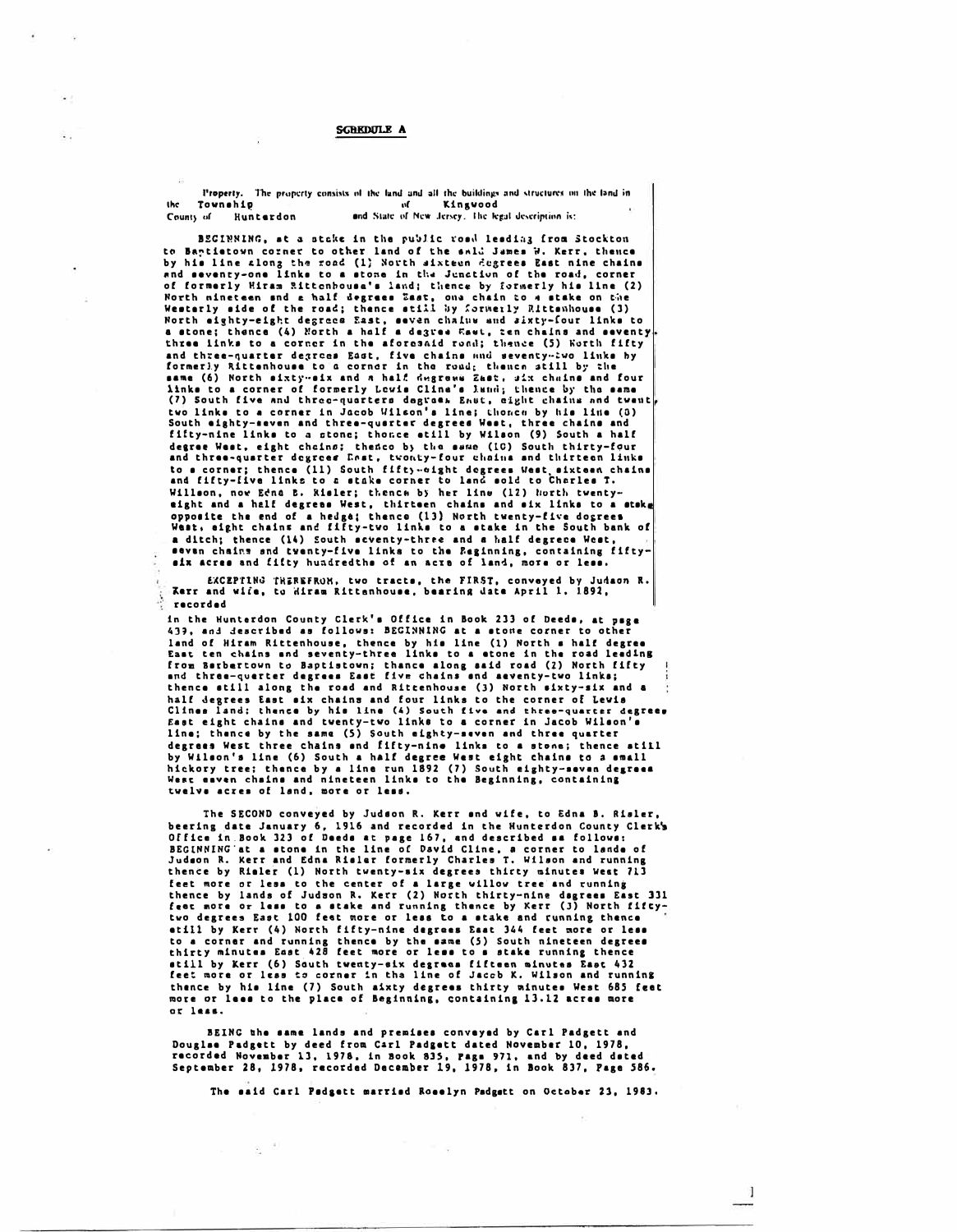### **RESOLUTION #2021-09**

## **RE: Hunterdon County Agriculture Development Board Beneduce Vineyards Block 21, Lot 41.31, Township of Alexandria, County of Hunterdon**

#### **WHEREAS:**

On June 27, 2019, Beneduce Vineyards, LLC, ("Beneduce") filed a Request for Site Specific Agricutural Management Practice Application for Hearing with the Hunterdon County Agriculture Development Board ("CADB"), requesting a determination that wine tastings, wine sales, vineyard tours, and indoor and outdoor public and private events with an educational component, wine tasting and vineyard tours, which at times feature live background music and third-party food truck vendors and/or caterers, are on-farm direct marketing events, which are either permitted under the New Jersey Right to Farm Act as an Agricultural Management Practice pursuant to N.J.A.C. 2:76-2A.13 or are permitted under the New Jersey Right to Farm Act as a Site-Specific Agricultural Management Practice pursuant to N.J.A.C. 2:76-2.1.

The Application filed by Beneduce was opposed by the Township of Alexandria ("Township") citing, among other things, violation of the Township's ordinances by holding "commercial events", violation of the Township's general nuisance code for the loud music emanating from the Property, and complaints from neighboring residents. The Township maintained that relief sought by Beneduce was not a protected activity under the Right to Farm Act and that Beneduce should be applying with the Township for Zoning approval.

The parties engaged in efforts for the better part of almost two years to mediate their dispute. While many of the issues in dispute were resolved by the submission of Beneduce's site and traffic management plans to the Township Planner and Engineer, there were disputed items which required resolution by the CADB.

Prior to the commencement of the hearing, Beneduce withdrew any request for protection under the Right to Farm Act to operate as a wedding venue to conduct weddings or offer other event planning services on-site. Their application was limited in scope to seeking approval to engage in farm marketing activities and events which they argued were 100% in compliance with the New Jersey State Agriculture Development Committee ("SADC") Regulations.

On October 29, 2020, following Certification of Beneduce as a Commercial Farm, and determining that the CADB has primary jurisdiction to hear the Site Specific Agricutural Management Practice Application filed by Beneduce, the CADB commenced a public hearing at a Special Meeting scheduled and noticed by the CADB.

Formal notice of the public hearing was also adequately published in the Hunterdon County Democrat and served on all property owners within 200 feet of the property by Nicole L. Voigt, Esq. for Beneduce.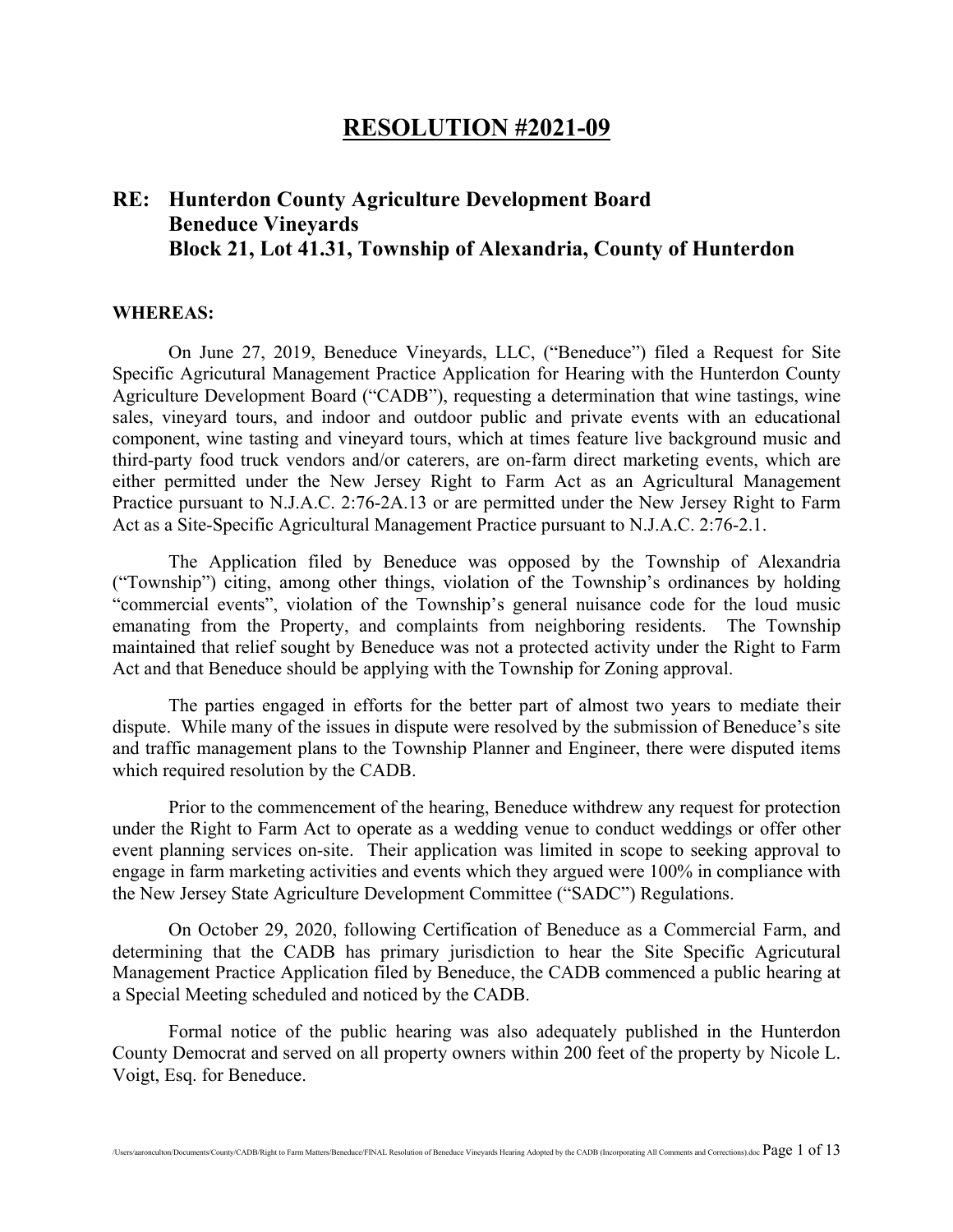At the hearing which opened at an in-person Special Meeting on October 29, 2020, Nicole Voigt, Esq. of Shanahan and Voigt appeared on behalf of Beneduce and Sharon A. Dragan, Esq. of Mason, Griffin & Pierson appeared on behalf of the Township of Alexandria. The public hearing was adjourned and reconvened for testimony at both a Special Meeting held via Zoom on March 29, 2021 and the regular in-person monthly meeting of the CADB held on September 9, 2021. The Board determined that Beneduce maintained its commercial farm status throughout the course of the hearing.

The Applications for Commercial Farm Certification and Request for Site Specific Agricultural Management Practice Application for Hearing with the Hunterdon County Agriculture Development Board are a part of the record before the CADB. The balance of the Exhibits introduced and referenced over the course of this hearing were marked and entered into the record as follows:

#### **Beneduce Exhibits:**

Exhibit B1: Aerial Map, location of vines and greenhouses

- Exhibit B2: Aerial Map, location of Vines, Winery and Property Boundary
- Exhibit B3: Aerial Photo Bandstand and Circular Tables

Exhibit B4: 2019-2020 Plenary Winery License

Exhibit B5: Certificate of Occupancy; Office and Bathrooms

Exhibit B6: Annual Fire Safety Inspection Certificate

Exhibit B7: Certificate of Occupancy; Winery and Tasting Room

Exhibit B8: Life Hazard Use Certificate; Wine Tasting Room

Exhibit B9: Hunterdon County Health Department Risk-Based Inspection Report

Exhibit B10: Hunterdon County Health Department Sanitary Inspection Report

Exhibit B11: Alexandria Township Retail Food License

Exhibit B12: Alexandria Township Fire Safety Permit; Oasis

Exhibit B13: River-Friendly Farm Certificate

Exhibit B14: Hunterdon County Health Department Sanitary Inspection Report; Cone Appetit

Exhibit B15: Alexandria Township Retail Food License; Cone Appetit

Exhibit B16: Survey and completed surveys sent back to Alexandria Township

Exhibit B17: Traffic Management Plan Aerial, prepared by Dolan and Dean

Exhibit B18: Traffic Safety Evaluation & Event Management Plan, prepared by Dolan and Dean

Exhibit B19: Parking Areas, Permanent Parking Lot (Photo)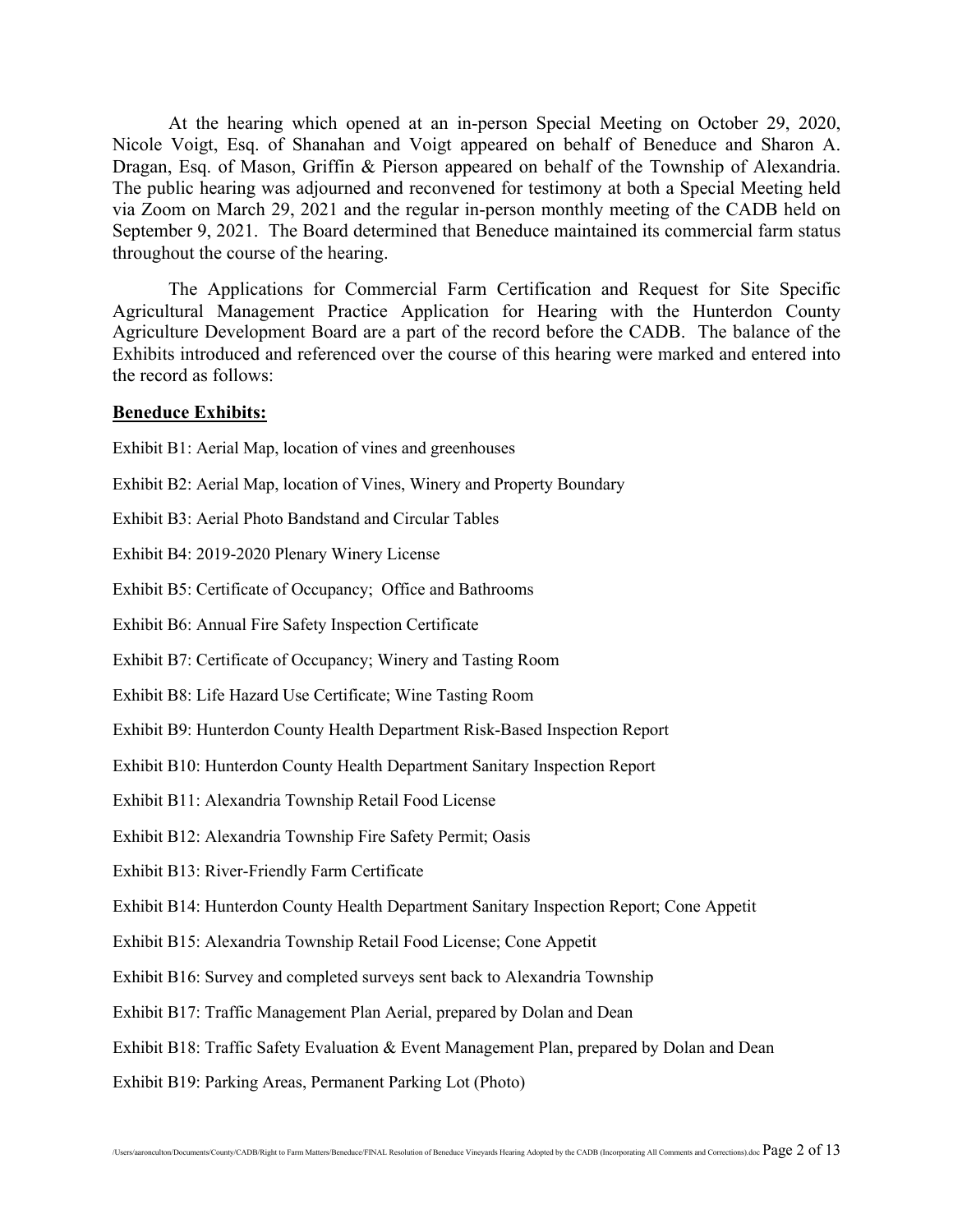Exhibit B20: Traffic Signage, No Left Turn and One-Way Signs at Driveway Exit (Photo)

Exhibit B21: Traffic Signage Speed Limit 10 MPH (Photo)

Exhibit B22: Traffic Signage Keep Right Driveway Sign (Photo)

Exhibit B23: Traffic Signage Pedestrian Crosswalk and Stop Sign (entering) (Photo)

Exhibit B24: Parking Areas Temporary Overflow Rear Lot 1 (Photo)

Exhibit B25: Kenyon Planning Request for a Site Specific Agriculture Management Practice Report

Exhibit B26: Beneduce Vineyards – Zoning map

Exhibit B27: Beneduce Vineyards – Zoning map overlayed with aerial

Exhibit B28: Improvement Plan Prepared by Parker Engineering

Exhibit B29: Financial Affidavit

Exhibit B30: Memo from Jack Zybura, Lewis Goodfriend & Associates Acoustic Engineers

Exhibit B31: [Skipped]

Exhibit B32: Tara Kenyon, AICP/PP, Planning Comment notes in rebuttal to Alexandria Township

Exhibit B33: Summary Standard for Protection Events and Entertainment as per the Agricultural Management Practice for On Farm Direct Marketing Activities, Events and Facilities

Exhibit B34: August 25, 2021 email from Hunterdon County Economic Development to Michael Beneduce regarding the promotional advertisement of the Hunterdon 579 Trail

Exhibit B35: Hunterdon County Economic Development, Hunterdon County 579 Trail, website showing a September 7, 2021 search of events based upon the search term "music"

Exhibit B36: Beneduce Vineyards' Group Therapy + Sunday Picnics current, updated web page, printed September 3, 2021 in response to Alexandria Township's planner submission of a partial excerpt from this single web page

Exhibit B37: Beneduce Vineyards response the August 3, 2021 review letter by Alexandria Township Engineer Thomas Decker

Exhibit B38: List of Unreasonably Burdensome Municipal Requirements from which Beneduce Vineyards Requests Relief

Exhibit B39: July 29, 2021 letter from New Jersey State Board of Agriculture to Michael Beneduce of the 2022 New Jersey Outstanding Young Farmer (OYF) Award

#### **Township Exhibits:**

Exhibit T1: Private Events advertised on the Beneduce website

Exhibit T2: Memo from Van Cleef dated March 10, 2020

Exhibit T3: Memo from David Banisch dated April 5, 2020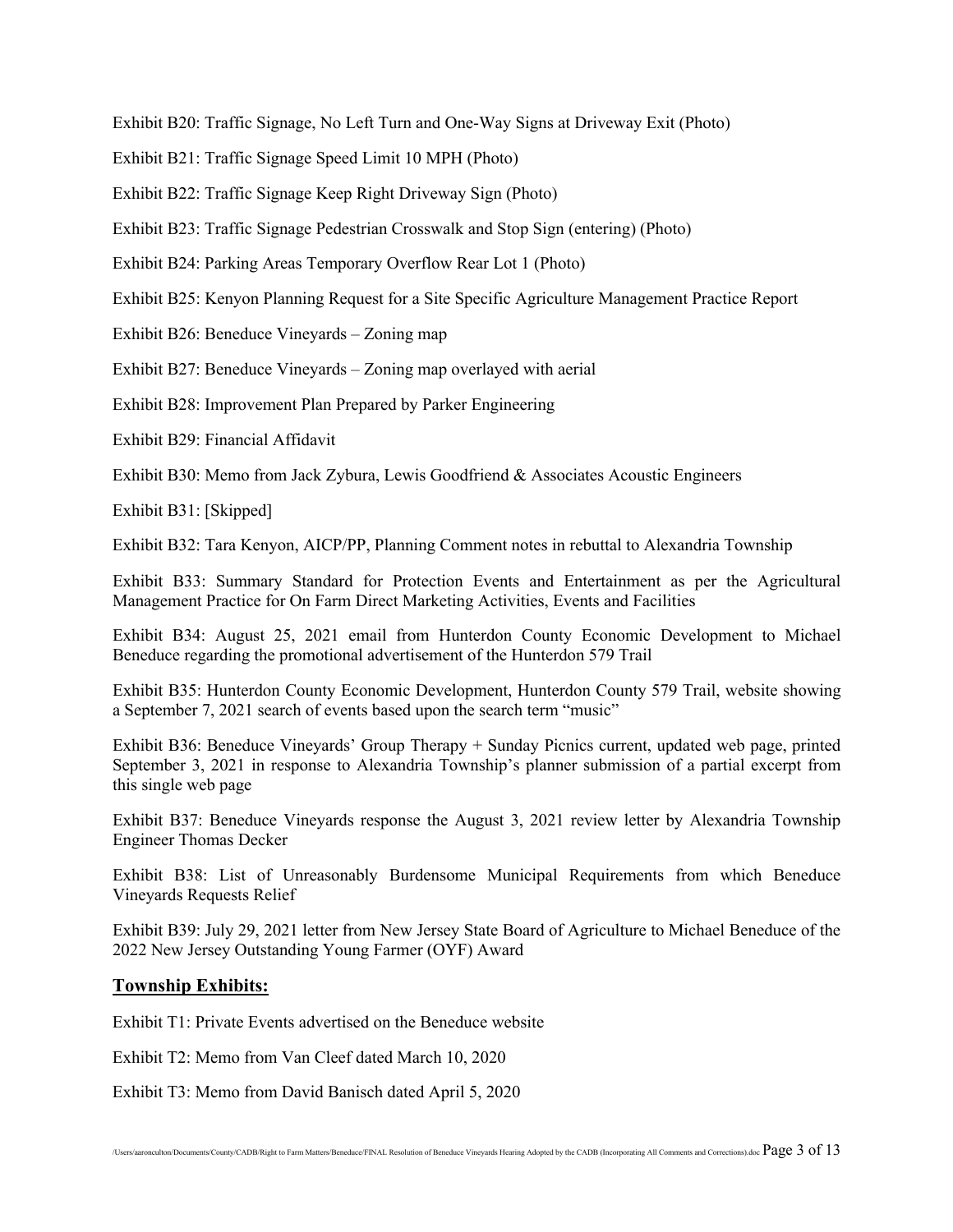Appearances and testimony were made over the course of the hearing by the following witnesses on behalf of the parties and the public:

### **For Beneduce:**

| Nicole Voigt         | Attorney for the Applicant                                                                       |
|----------------------|--------------------------------------------------------------------------------------------------|
| Michael Beneduce     | Applicant                                                                                        |
| Gary Dean            | Dolan and Dean Engineering                                                                       |
| Tara Kenyon          | Kenyon Planning                                                                                  |
| Jack Zybura          | Lewis S. Goodfriend and Associates, Acoustical Engineer                                          |
| Audrey Cross/Gambino | Wine Expert, Alba Vineyard Owner, Legal Chair of Garden State Wine<br><b>Growers Association</b> |

### **For Alexandria:**

| Sharon Dragan           | Alexandria Township Attorney                                   |
|-------------------------|----------------------------------------------------------------|
| Thomas R. Decker        | Van Cleef Engineering Associates, Alexandria Township Engineer |
| David Banisch, PP, AICP | Alexandria Township Planner                                    |

### For the Public:

| Jeff Miller     | Neighbor                      |
|-----------------|-------------------------------|
| Danielle Nicota | Neighbor                      |
| David DeFrange  | Kingwood farmer               |
| Jim Robinson    | Hunterdon Chamber of Commerce |
| Sachin          | Neighbor                      |
| Ralph Franzese  | Neighbor                      |
| Dennis Stack    | Neighbor                      |
| P.T. Springwell | Readington Township Resident  |
| Chris Kroese    | Neighbor                      |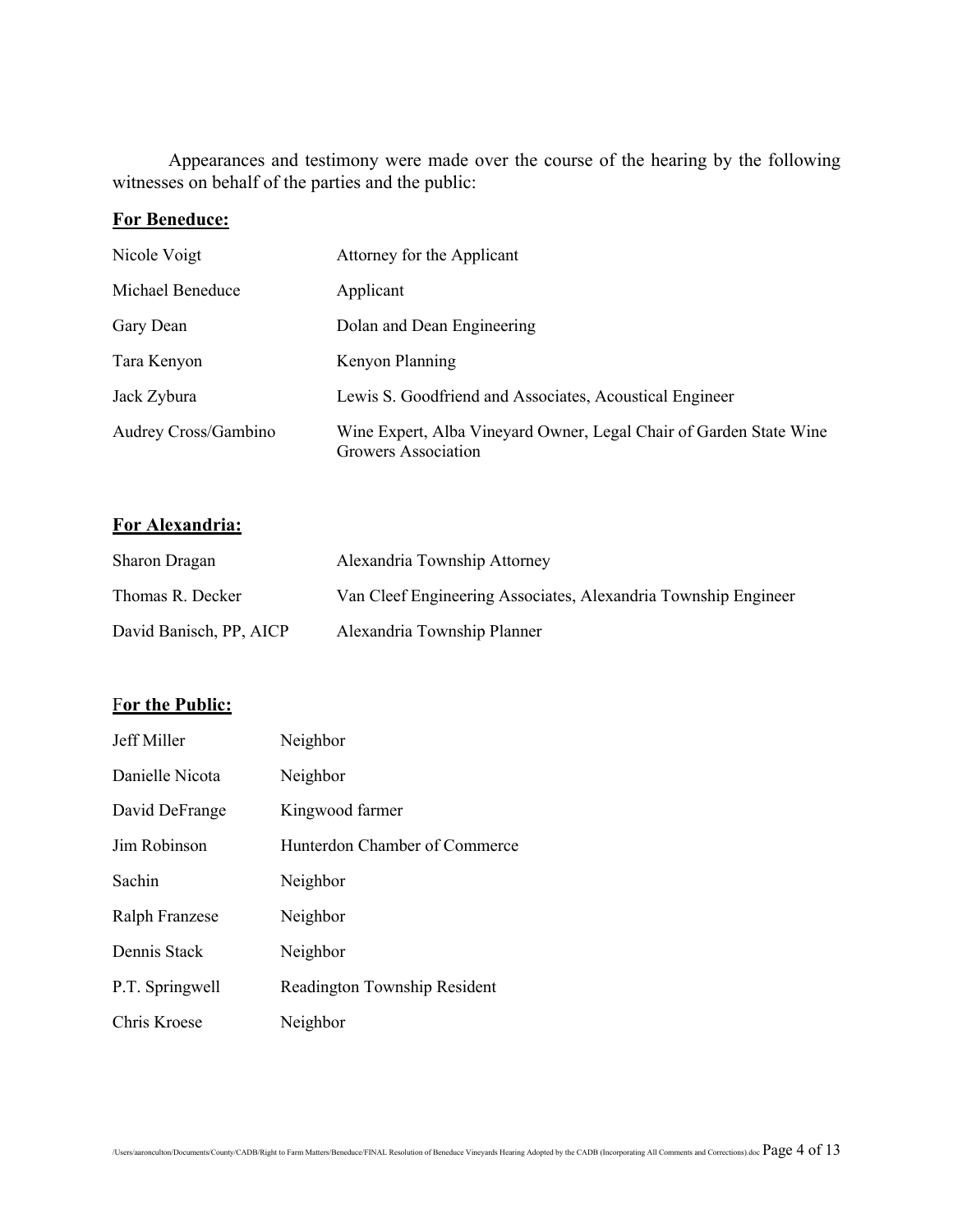The following relevant testimony was provided during the hearing on October 20, 2020:

- 1. Beneduce is a winery located at 1 Jeremiah Lane in the Township of Alexandria (Block 21, Lot 41.31) in the Airport Business and Agricultural Residential Zone, consisting of approximately 51 acres. They grow grapes and manufacture, bottle and sell their wine on site. They are seeking use approval and site approval under the On-Farm Direct Marketing Agricultural Management Practice for the activities they conduct at their farm. Specifically, they are seeking protection for the following activities:
	- A. Indoor and outdoor public events;
	- B. Private wine tasting events;
	- C. Live and recorded amplified background music designed to draw customers to the farm within designated dates and times set forth in the SADC Regulations, and subject to State noise/decibel level requirements;
	- D. Food pairings offered at public events by food truck or by patrons bringing their own food; and
	- E. Third party catering at private wine tastings, or by patrons bringing their own food.
- 2. Beneduce is before the CADB based, in part, on correspondence received from the Township citing complaints of noise and operations on-site without municipal approvals for their activities. Wedding events have been discontinued at the property.
- 3. Michael Beneduce, owner of Beneduce Vineyards, testified that Beneduce has 22 acres of grapes and generates 83% of its gross revenue from the sale of wine. All other activities account for approximately 15% of gross revenue. He produces and bottles the wine onsite, and markets the sale of wine utilizing on-farm marketing activities, such as wine tastings, tours, and food and music nights. Fees for event attendance are nominal, and generally cover the cost of the event operations such as musicians, security, and sound technicians. The majority of revenue is generated from the sale of wine.
- 4. The marketing events and activities take place in the area of the property located in the Airport Business District, adjacent to a commercial airport.
- 5. Measures have been taken to direct traffic to and from the property utilizing County roads in an effort to avoid traffic flow through neighboring residential areas. At the end of music nights, a flagger directs exiting traffic away from the residential neighborhood.
- 6. Beneduce employs a sound technician on music nights to properly balance the volume of noise on site to meet State compliance levels.
- 7. Staff bartenders have extensive training and must be "TIPS" certified before they can serve alcohol.
- 8. Beneduce is willing to work with the Township Engineer to comply with reasonable recommendations as to the flow of traffic to, from and on the site.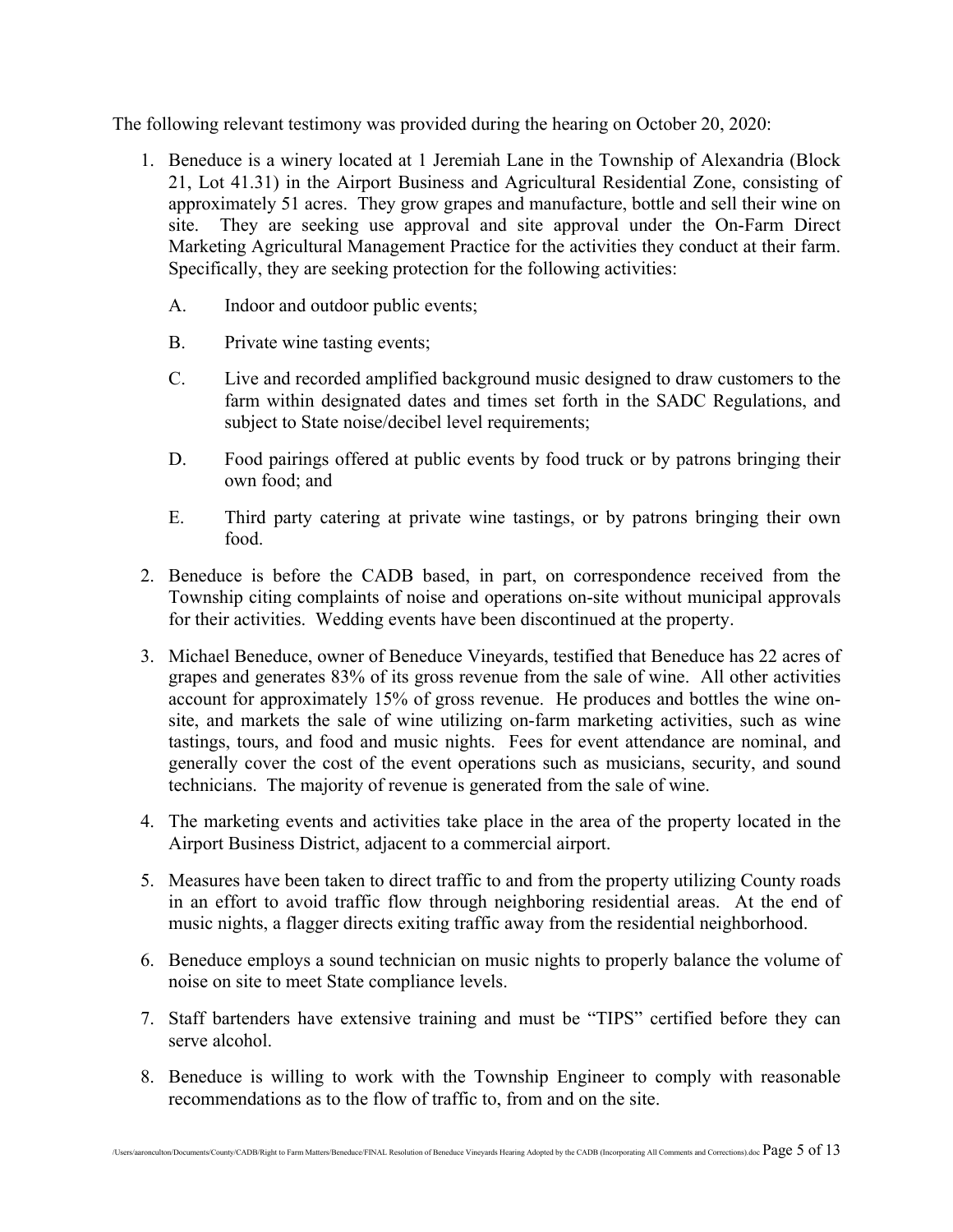- 9. Music nights are hosted year round, and generally occur outside between April  $1<sup>st</sup>$  to October  $31<sup>st</sup>$ , weather permitting. The outside events on Saturday evenings are normally attended by 300-350 people, but may meet or exceed 400 people, on occasion. The indoor music events occur in the "Oasis" building, which has a capacity of 250.
- 10. The Township circulated a survey to neighboring landowners in advance of the hearing. Copies of the Survey questions were introduced as Exhibit B16. Beneduce believes it was sent to elicit complaints. The Township indicated that it was sent to obtain a general community opinion about the vineyard operations.
- 11. Beneduce is capable of holding more than one event at a time in the "Oasis" building, and further confirmed that they would be amenable to limiting the number of food trucks at events.
- 12. Gary Dean of Dolan & Dean Engineering testified as an expert in the area of traffic engineering. He reviewed the Traffic Management Plan and Event Management Plan he prepared on behalf of Beneduce, and summarized the recommendations he made to Beneduce to improve the suitability and safety of the traffic flow and parking for the events conducted by Beneduce. Further, at the request of the Board, Mr. Dean summarized the areas of the plans where Beneduce was specifically willing to comply with requests for revisions to the plans made by the Township, and where their positions were at odds. His position is that the plans proposed on behalf of Beneduce meet the onfarm direct marketing AMP standards.
- 13. Thomas R. Decker, Alexandria Township Engineer, testified on behalf of the Township and further identified to the Board where the Township is in agreement with the traffic and parking plans prepared by Beneduce, and where they remained in disagreement. Beneduce then further confirmed where they were willing to cooperate with Township review.

The following relevant testimony was provided during the hearing held via Zoom on March 29, 2021:

- 1. The parties agreed prior to this hearing date to focus the testimony on the planning aspects of the Beneduce application.
- 2. Tara Kenyon testified as an expert in the area of Professional Planning with an expertise in Right to Farm matters. She is familiar with the facility and events conducted on the site, and testified that the proposed marketing activities, events and facilities comply with the on-farm direct marketing AMP. Specifically, Ms. Kenyon reviewed why each of the elements identified on the plans submitted on behalf of Beneduce complied with the onfarm direct marketing standards and requirements for facilities, hours of operation, lighting, sanitary facilities, safety measures, signage, parking, screening and buffering, outdoor sales areas, and use of structures set forth in N.J.A.C. 2:76-2A.13.
- 3. Tara Kenyon testified that Beneduce has a sufficient Event Management Plan, and reviewed the plan with the Board, which incorporates the Traffic Management Plan which is designed with the safety of the guests to the site in mind.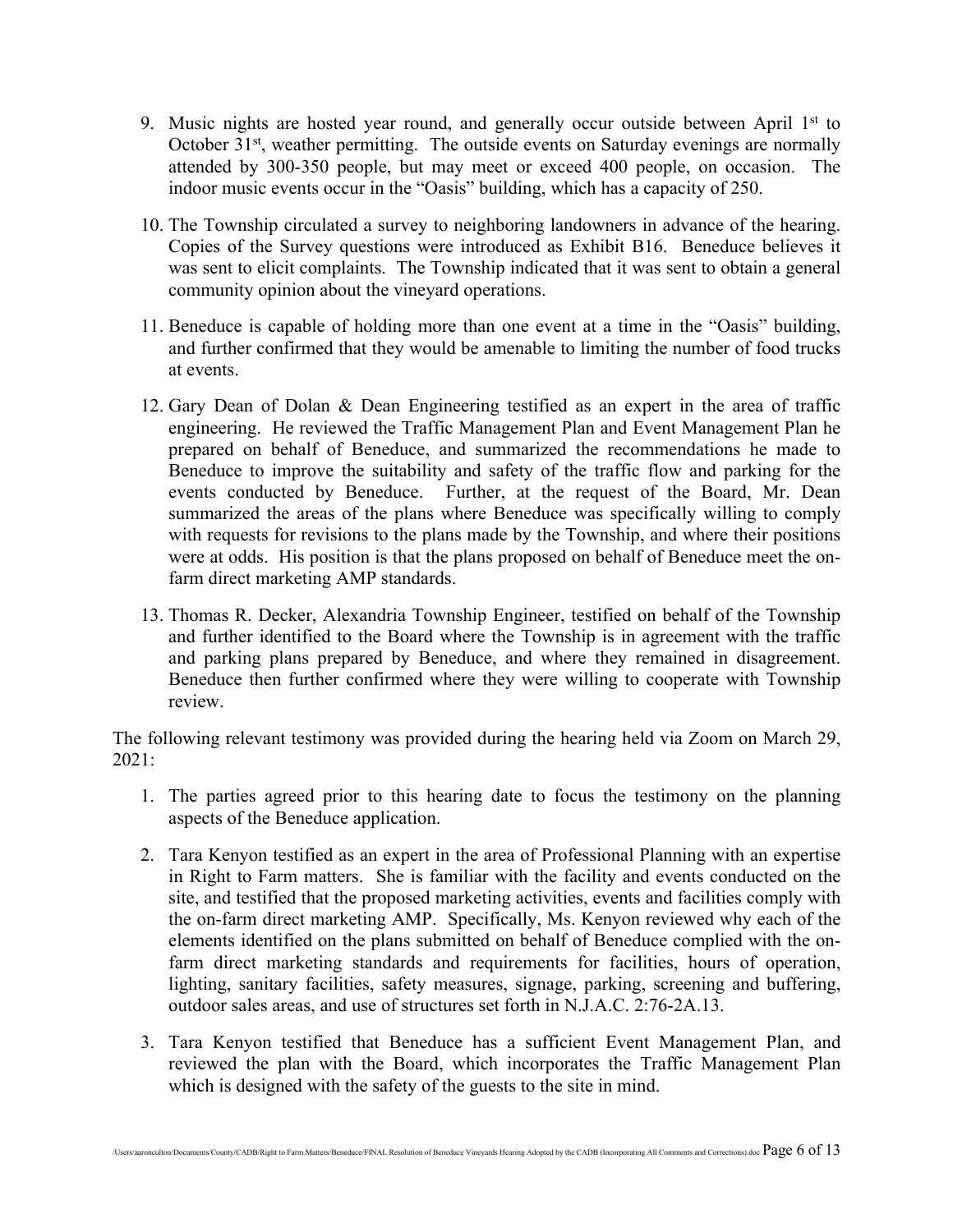- 4. Tara Kenyon further testified that the entertainment activities such as music nights are designed, as intended by the on-farm direct marketing AMP, to attract customers and enhance the experience of guests who are at the farm to purchase wine. She confirmed once again that Beneduce's income from the fees for these events is de minimis compared to the income generated from the sale of wine at these events.
- 5. Tara Kenyon testified that all activities conducted by Beneduce comply with hours of operation set forth in the on-farm direct marketing AMP. In fact, most events where background music is conducted end at 9:00PM, which is earlier than the hours prescribed by the AMP of 10:00PM or, on occasion, 11:00PM. Beneduce intends to continue to comply with the AMP, and any longer hours needed will be addressed in the Event Management Plan.
- 6. Tara Kenyon also testified that Beneduce voluntarily complies with the State standards for noise, and makes great efforts to self monitor the sound, particularly during music nights, to avoid exceeding those limits during their events, even though they are not required to do so.
- 7. In addition to her testimony concerning the compliance with the site activities with the on-farm direct marketing AMP, Ms. Kenyon reviewed relevant case law involving similar operations in other New Jersey counties in support of Beneduce's application.
- 8. Michael Beneduce testified that, while he would be able to market and sell his wine products without on farm events and activities, his sales increase significantly through the on-farm direct marketing events he hosts.
- 9. David Banisch, Alexandria Township Planner, testified on behalf of the Township that he is familiar with the on-farm marketing activities conducted on the Beneduce farm, and is of the opinion that certain activities that are being conducted do not appear to fit within most of the current legal decisions he has analyzed by the SADC. Specifically, special occasion events, whether public or private, and the public music nights conducted on site do not constitute ancillary events that are accessory to the sale of wine on the farm. Such non-agricultural activities are the reason for the attendance, and are therefore disproportionate when compared to the sale of the wine at the events. He argued that many of the events are not protected activities under the Right to Farm Act which the CADB has jurisdiction to approve. Rather, they are commercial activities that must be approved at the Township level.
- 10. David Banisch reviewed some of the activities advertised on the Beneduce website to demonstrate that they did not represent ancillary entertainment-based activities, that were incidental components to the direct-market sales, and did not fit the vision of the SADC's intent when the on-farm direct marketing AMP was enacted. Once again, he reiterated that the events need to be backgound events, and not the primary activity drawing the guests to the property. Many of the events conducted by Beneduce, particularly the live music nights, are intense musical experiences which constituted more than just an incidental component of the operation. The special occasion and live music events should be determined by Alexandria Township under the Special Events Ordinance or variance for the use, not by the CADB.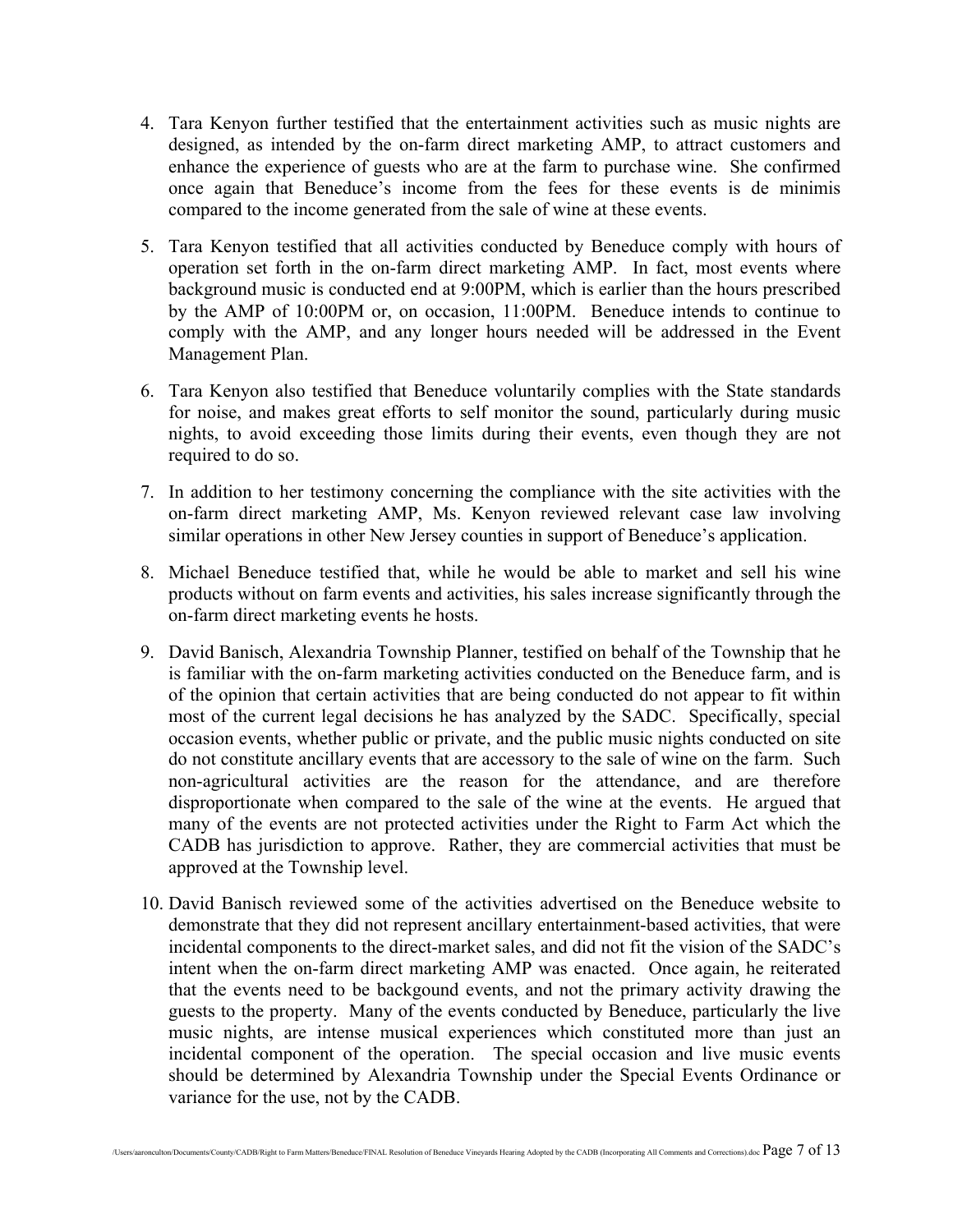- 11. David Banisch, on behalf of the Township, suggests that, if the CADB determines that Beneduce's activities are protected by the on-farm direct marketing AMP, they should be limited in frequency, consistent with SADC recommendations under the Pilot Program for preserved farms.
- 12. When questioned by Nicole Voigt, whether the Pilot Program for wineries on preserved farms was different from farms working under the on-farm direct marketing AMP, David Banisch acknowledged that it was. The Pilot Program was intended to allow weddings, which Beneduce is not seeking in its Application. Further, he acknowledged that the CADB is permitted, in its discretion, to issue site plan approval under the on-farm direct marketing AMP.
- 13. Several members of the public provided public comment in support of the activities conducted by Beneduce for which Right to Farm protection is being sought.

The following relevant testimony was provided during the hearing on September 9, 2021:

- 1. Beneduce summarized the events and activities they are seeking protection for from the CADB under the on-farm direct marketing AMP.
- 2. Tara Kenyon testified again on behalf of Beneduce, and summarized the way in which the events and activities conducted by Beneduce met the definitions and standards under the on-farm direct marketing AMP, N.J.A.C. 2:76-2A.13 (Exhibit B32). In her professional opinion, each of the specific events for which Beneduce is seeking Right to Farm protection, including the live and recorded background music events, met the standards promulgated by the SADC in its regulations, and satisfied the proportionality test as an accessory to the direct sale of the product which is being marketed on the farm.
- 3. Nicole Voigt introduced the August 3, 2021 Beneduce Vineyard Review Memorandum (B37) prepared by Thomas R. Decker, the Township Engineer which provided his review of the Plan titled "Traffic Management Plan, Beneduce Vineyards" as prepared by Dolan & Dean Consulting Engineers, LLC, dated December 2, 2020, and the letter he received from Nicole Voigt bearing the same date. This Memorandum updated his previous March 2020 Memorandum. Beneduce is willing to comply with the recommendations and requirements set forth in the August 3, 2021 Memorandum, with a few exceptions.
- 4. Beneduce is seeking specific relief from three municipal requirements which it maintains are still in dispute (B38):
	- (1) Relief from the Township Ordinance requirement to stabilize the access lanes to the overflow sod parking area for cars and a food truck;
	- (2) Relief from Alexandria Township's position that the 13 feet, more or less, width of a gravel laneway used for one-way traffic represents a public health and safety concern; and
	- (3) Approval of 3 ADA parking spaces as opposed to 8 ADA parking spaces amongst the 49 existing parking spaces.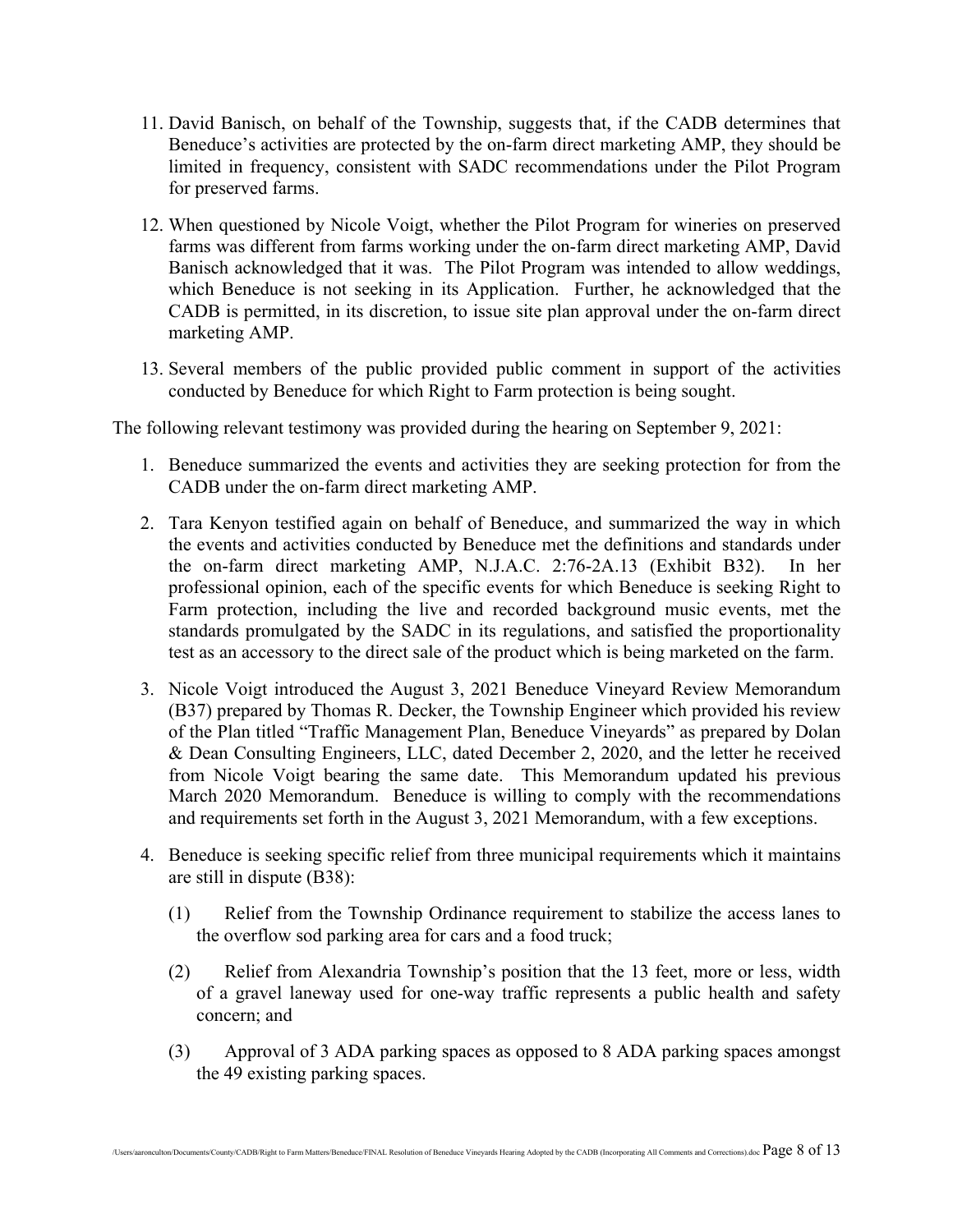- 5. Tara Kenyon testified that the relief sought for the three remaining municipal requirements in dispute should be granted by the CADB, indicating the following:
	- (1) The on-farm direct marketing AMP permits and anticipates parking on grass, which is beneficial for farms as it reduces impervious coverage, improves run-off, and allows for the area to be returned to tillable acreage, while increasing the agricultural aesthetics of the farm.
	- (2) As part of the Traffic Management Plan, Beneduce proposes a plan for the flow of traffic during their larger attended events via one-way traffic which is circulated at the end of the event over farm lanes. This does not need to be widened to accommodate 2-way traffic, as only one-way traffic is proposed.
	- (3) Beneduce has agreed to relocate 3 ADA parking spaces. 3 spaces has always been adequate for the facility. In the event it is determined at a later date that additional spaces are needed, this could be updated on the Event Management Plan which will be submitted to the Township annually.
- 6. Beneduce agrees to submit an Event Management Plan annually to the Township in accordance with N.J.A.C. 2:76-2A.13(n), which details traffic management, safety protocols, noise, garbage disposal, and staff training. In addition it will include the scope of events for the year and explain how traffic circulation is going to work for larger events.
- 7. Thomas Decker testified on behalf of the Township in support of the Township's position that the three issues in dispute should be complied with by Beneduce. In response to his testimony, Beneduce agreed to increase the ADA parking spaces to five, utilizing temporary signage, when the need arises during larger events. Further, Beneduce will move the food truck to the gravel area. The parties remain at odds over the stabilization of the access drive, the parking area, and the two way traffic.
- 8. Jack Zybura, an acoustical engineer and project manager at Lewis S. Goodfriend & Associates, testified on behalf of Beneduce. He has taken decibel measurements of the property, both announced and unannounced, during music nights, and the readings were always below the state standards of 65 decibels. Beneduce has a sound engineer on site during live events to monitor the sound input. In addition, the speakers are generally directed downward at the request of the Township Planner.
- 9. Audrey Cross-Gambino testified on behalf of Beneduce as an expert in the wine industry in support of Beneduce's activities at the farm. She is the legal chair of the Garden State Wine Growers Association and owns and operates Alba Vineyards in Pohatcong Township, and testified that events such as the ones held on the Beneduce site are essential to attract customers and market their products.
- 10. Michael Beneduce provided rebuttal testimony in support of his operation, the activities he was seeking Right to Farm protection for, and the basis for the relief from the issues in dispute concerning the Traffic Management Plan. He reiterated that his events meet the proportionality standard for marketing events, and are intended to draw patrons there for the direct sale of the wine.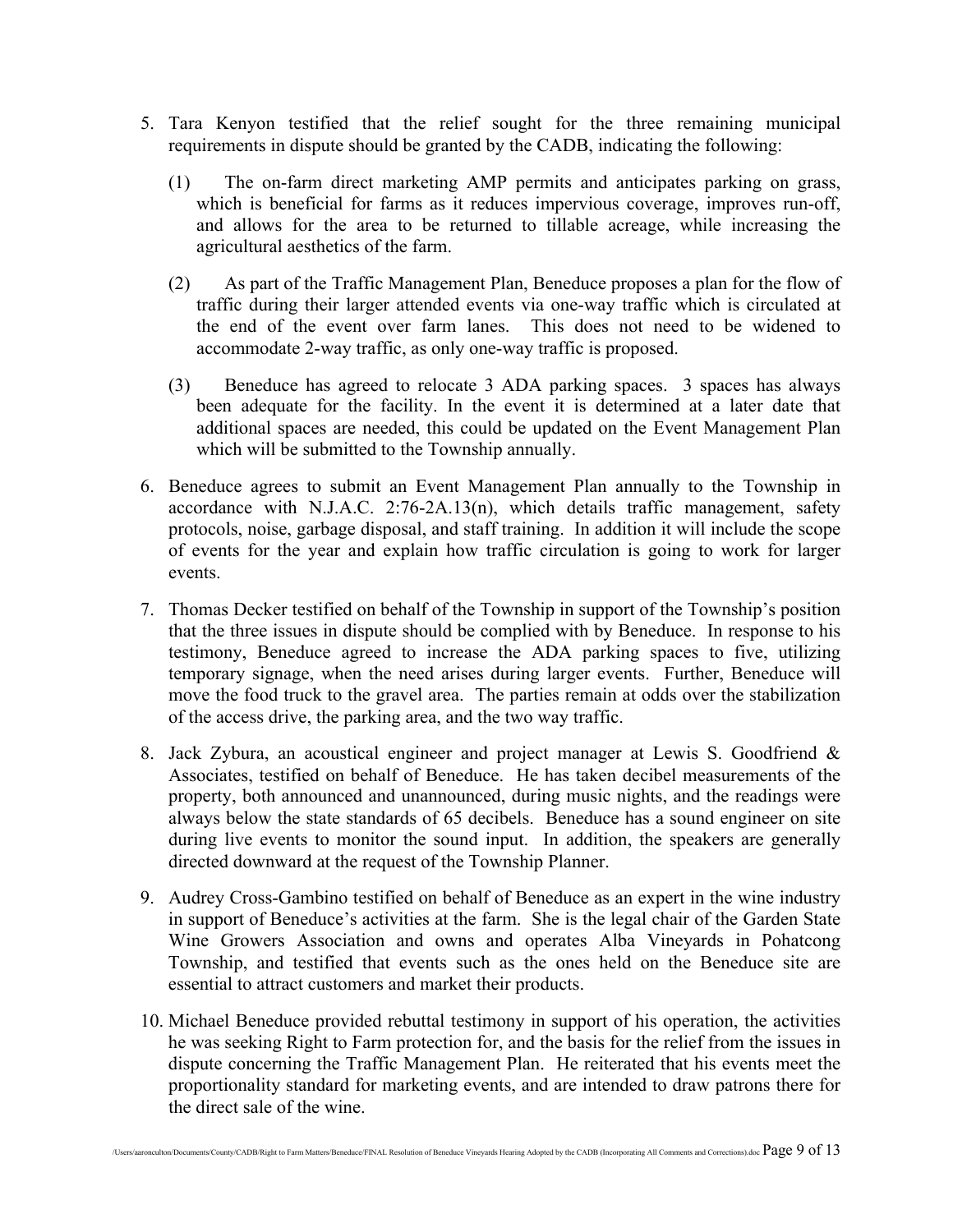11. The Township opposes music nights and events which it does not believe are really intended for wine tasting. They have concerns with the traffic, parking and safety of the site during events, along with the frequency of those events and the noise generated therefrom. The Township does not believe that musical entertainment at the Beneduce site is part and parcel to selling wine at all times of the year, or qualify as an ancillary or incidental activity. At the very least, the Township is asking the CADB to make sure protective measures are in place for the activities approved.

NOW THEREFORE, BE IT RESOLVED that the Hunterdon County Agriculture Development Board makes the following findings of fact:

(1) The property in question is known as Block 21, Lot 41.31, in the Township of Alexandria.

(2) The farm and agriculture uses are permitted in the zone in which it is located.

(3) Beneduce runs a commercial farm operation on the property. The farm was certified by the Hunterdon County Agriculture Development Board as a commercial farm.

(4) On Farm Direct Marketing activites are protected under the Right to Farm Act.

(5) The CADB has jurisdiction to hold a public hearing and issue findings and recommendations in this matter.

(6) While there was an effort made to mediate the dispute between Beneduce and the Township of Alexandria, there remains clear disagreements among the parties which necessitated the hearing of this application and the resolution by this Board.

(8) Based on the testimony of Beneduce, there is a sufficient proportionality between the sale of on-farm products and the events conducted at the Beneduce property to justify Right to Farm protection.

(9) The events conducted at Beneduce Vineyards fall under the purview of the AMP for On-Farm Direct Marketing Facilities, Activities and Events, N.J.A.C. 2:76-2A.13.

(10) While the Township has raised legitimate concerns with the indoor and outdoor events and activities conducted by Beneduce, the CADB believes adequate protections are in place to minimize the impact on neighboring landowners, and the operation, subject to any additional conditions imposed by this Resolution, is in compliance with the AMP for on-farm direct marketing activities.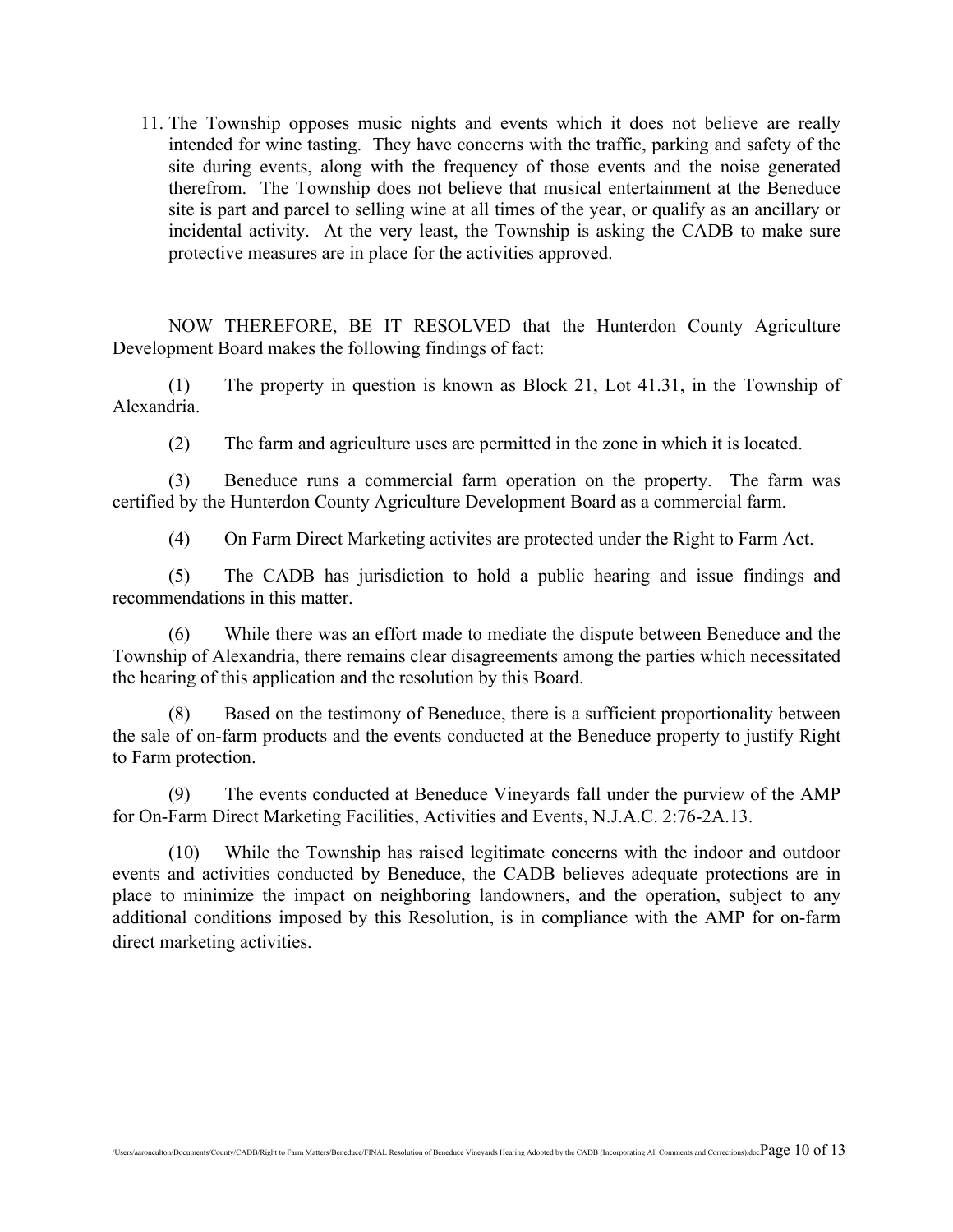NOW, THEREFORE, BE IT RESOLVED that the Hunterdon County Agriculture Development Board, after reviewing and considering the testimony and evidence submitted by the parties, and balancing the interests of Beneduce Vineyards, the Township of Alexandria, and the public, makes the following findings:

(1) Provided Beneduce complies with the standards required by N.J.A.C. 2:76-2A.13 to receive protections of the Right to Farm Act, the following activities proposed and conducted by Beneduce qualify as protected activities under the Right to Farm Act as an accepted Agriculture Management Practice for on-farm direct marketing facilities, activities, and events, in accordance with N.J.A.C. 2:76-2A.13:

- A. Indoor and outdoor public events;
- B. Private wine tasting events;
- C. Live and recorded amplified background music designed to draw customers to the farm within designated dates and times set forth in the SADC Regulations, and subject to State noise/decibel level requirements;
- D. Food pairings offered at public events by food truck or by patrons bringing their own food; and
- E. Third party catering at private wine tastings, or by patrons bringing their own food.

(2) In connection with its approved on-farm direct marketing activities, Beneduce shall comply with the December 2, 2020 Traffic Management Plan, and shall update the Plan and incorporate the conditions set forth in the Review Memorandum prepared by the Alexandria Township Planner, Thomas R. Decker, PE, PP, CME dated August 3, 2021 (Exhibit B37), to include the following clarifications, exceptions, revisions and additions:

### A. Traffic Report Review

- (1) Comment 5 The missing dimensions will be added to the Plan.
- (2) Comment  $9 A$  pavement detail shall be added to the Plan.
- (3) Comment 11 The Plan will be updated to relocate the food truck to the gravel area at the Southeast corner of Parking Lot #1 for stability.
- (4) Comment 14 The Plan will be updated to reflect 10 parking spaces for employees.
- B. Traffic Management Plan Review
	- (1) Comment  $1(a)(ii)$  The ADA parking spaces shall be shifted to align with the walkway to the patio on the Plan.
	- (2) Comment  $1(a)(iii)$  The number of buses that can be accommodated shall be identified on the Plan.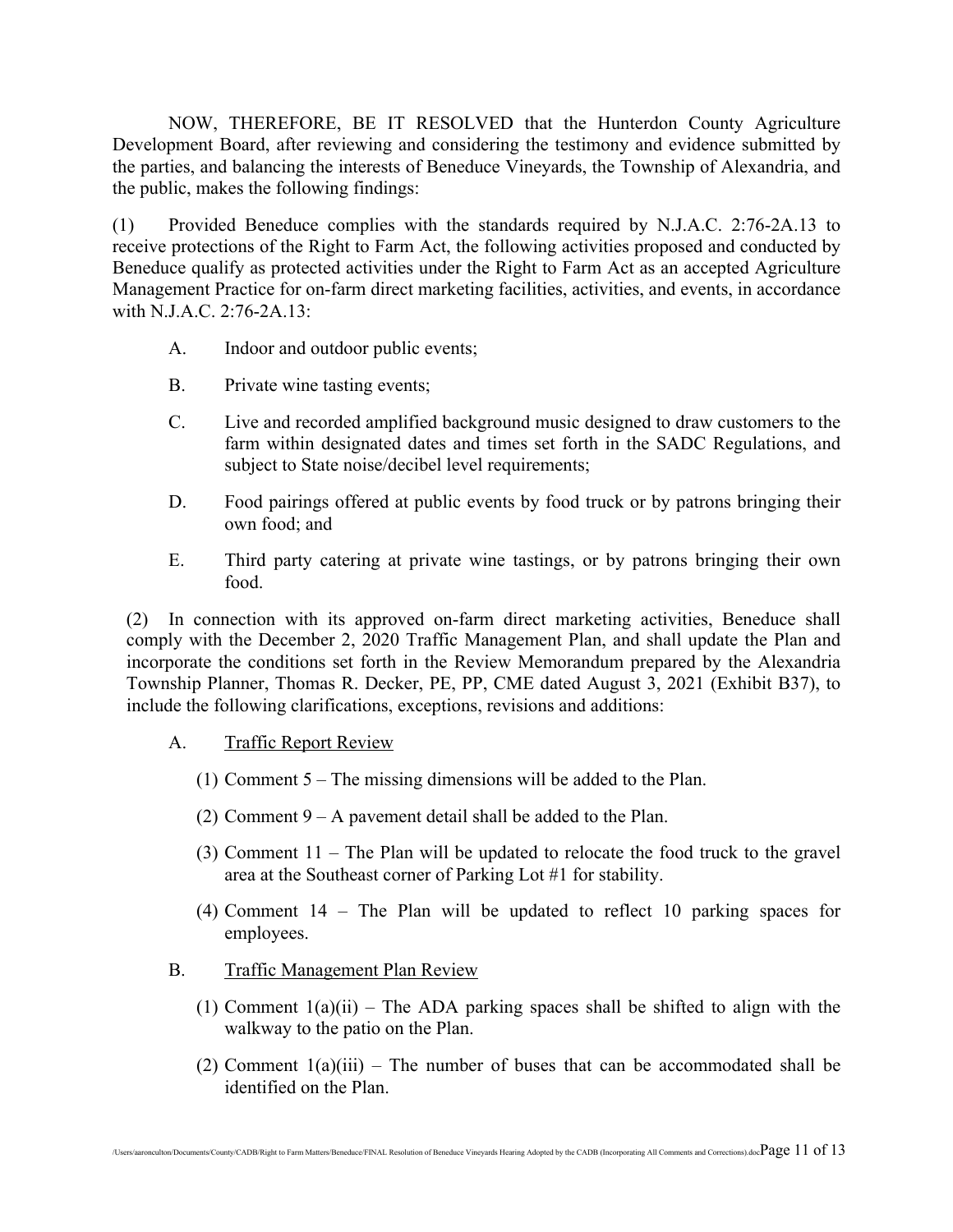- (3) Comment  $1(a)(iv)$  The Plan will be updated to identify if the tank is above or below ground and whether bollards exist or are proposed.
- (4) Comment  $1(b)(ii)$  The Plan will be updated to relocate the food truck to the gravel area at the Southeast corner of Parking Lot #1 for stability.
- (5) Comment  $1(c)(ii)$  & (iii) The parking areas shall be adjusted on the Plan to comply with Township Ordinance which requires a minimum 10 foot buffer between off-street parking and the property line.
- (6) Comment  $1(c)(iv)$  Directional arrows will be corrected on the Plan.
- (7) Comment  $1(d)(ii)$  The snow fencing barrier near the septic shall be updated on the Plan.
- (8) Comment  $1(e)(ii)$  The drives and parking aisles in the employee parking area shall be designed on the Plan so that each motor vehicle may proceed to and from a parking stall without requiring the moving of any other motor vehicle.
- (9) Comment  $1(f)(iv)$  The bus parking area and access drives shall be stabilized with a gravel surface on the Plan.
- $(10)$  Comment 3(d) The Plan shall be updated to provide for an additional five (5) ADA parking spaces during larger events, which may be temporarily placed with the existing parking using temporary, portable ADA signage.
- $(11)$  Comment 3(e) Updated building/venue labels will be added to the Plan.
- $(12)$  Comment 3(f) Maximum permitted occupancy will be added to the Plan.
- (13) Comment  $3(g)$  Paving details will be added to the Plan for the ADA parking spaces and the minimum 25 foot driveway entrance from Jeremiah Lane.
- $(14)$  Comment  $3(h)$  Plan review and comment shall be submitted to the Township Fire Marshall with the annual Event Management Plan submission.
- C. Beneduce is granted relief from the Township Ordinance requirement to stabilize the access lanes to the overflow, sod parking area, which is not utilized in wet, inclement conditions.
- D.Beneduce is granted relief from the Township Ordinance requirement that the oneway lane which is otherwise utilized as a farm lane be widened.

(3) Beneduce shall annually submit an Event Management Plan to the Township in compliance with N.J.A.C. 2:76-2A.13(n), to include amended Traffic Management Plan as set forth above.

(4) This determination shall be forwarded to the State Agriculture Development Board within 30 days pursuant to N.J.S.A. 2:76-2.3(l).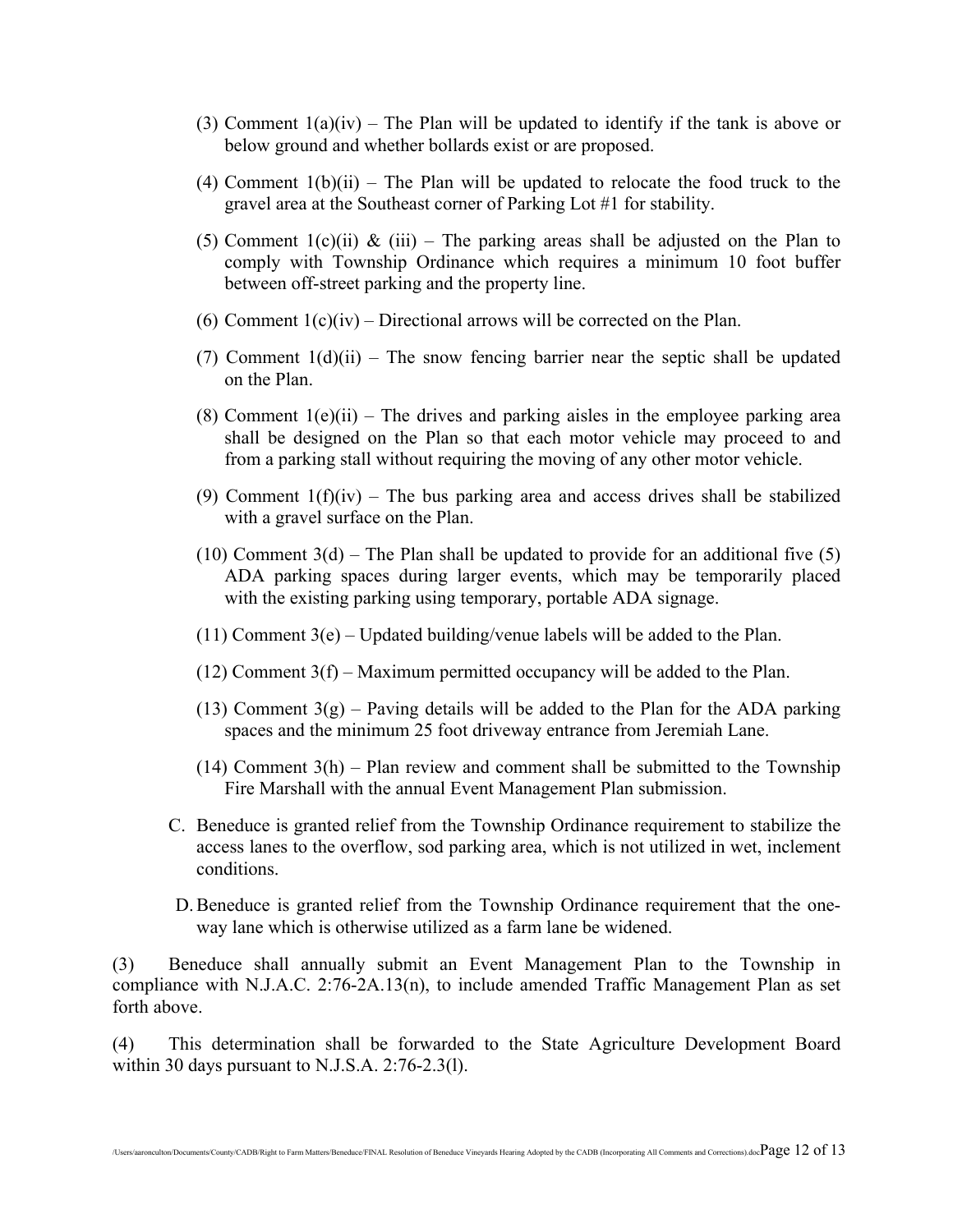Any person who does not agree with this Resolution may appeal to the State Agriculture  $(5)$ Development Committee pursuant to N.J.S.A. 2:76-2.3(m).

HUNTERDON COUNTY AGRICULTURE

DEVELOPMENT BOARD DAVE BOND, CHAIRMAN

Dated: November 10, 2021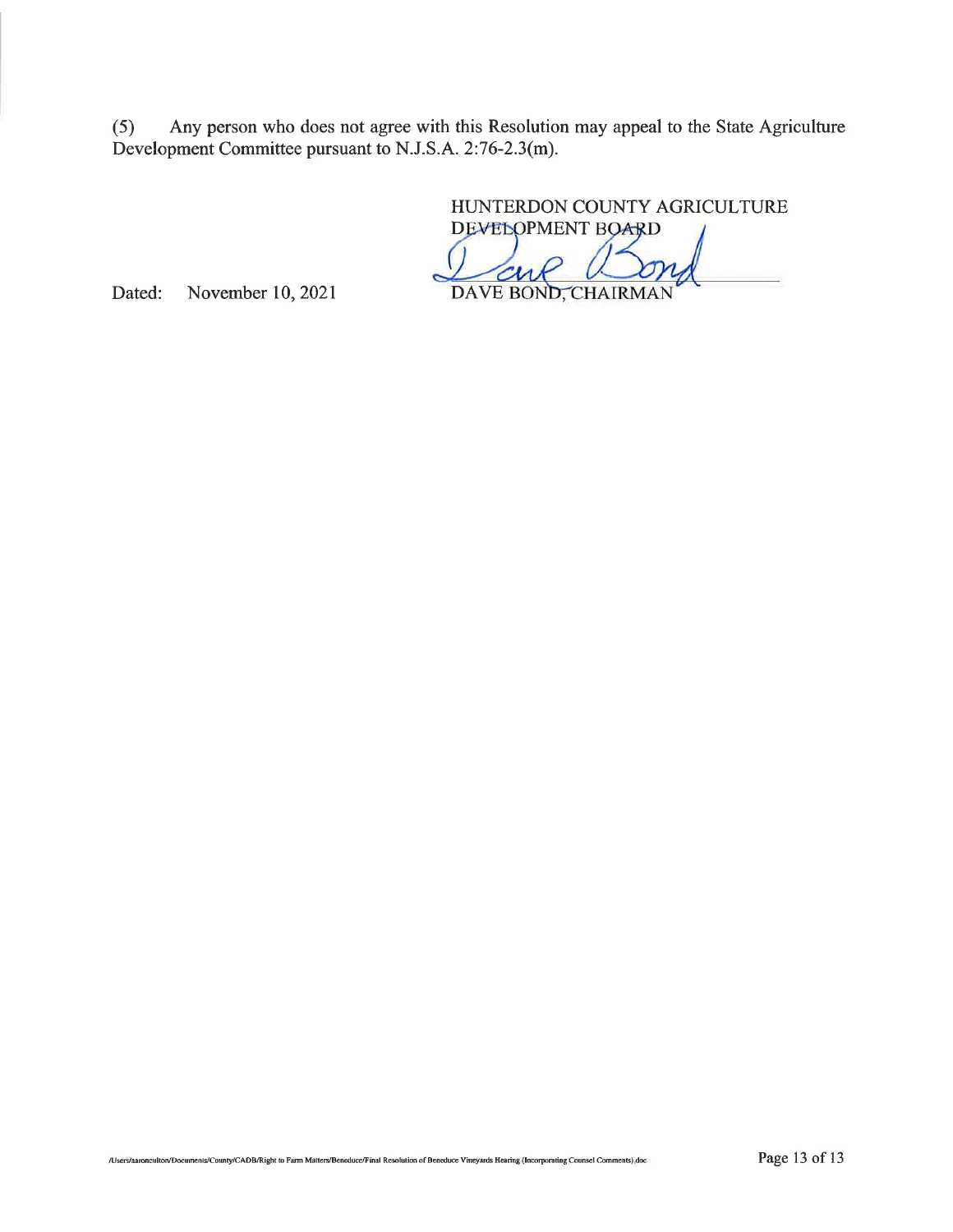# **N.J.A.C. 2:76-2A.13**

### Copy Citation

This file includes all Regulations adopted and published through the New Jersey Register, Vol. 53 No. 21, November 1, 2021

- **NJ New Jersey [Administrative Code](https://advance.lexis.com/documentpage/?pdmfid=1000516&crid=f5d5b6a7-83a9-4a66-8a55-9c2a44cad5cf&nodeid=AACABZAAEAAN&nodepath=%2FROOT%2FAAC%2FAACABZ%2FAACABZAAE%2FAACABZAAEAAN&level=4&haschildren=&populated=false&title=%C2%A7+2%3A76-2A.13+Agricultural+management+practice+for+on-farm+direct+marketing+facilities%2C+activities%2C+and+events&indicator=true&config=00JAA1YTg5OGJlYi04MTI4LTRlNjQtYTc4Yi03NTQxN2E5NmE0ZjQKAFBvZENhdGFsb2ftaXPxZTR7bRPtX1Jok9kz&pddocfullpath=%2Fshared%2Fdocument%2Fadministrative-codes%2Furn%3AcontentItem%3A5XKV-PWB1-JJK6-S2TY-00008-00&ecomp=_g1_kkk&prid=cf750293-fac1-45a0-9405-0422b2c0901e)**
- **TITLE 2. [AGRICULTURE](https://advance.lexis.com/documentpage/?pdmfid=1000516&crid=f5d5b6a7-83a9-4a66-8a55-9c2a44cad5cf&nodeid=AACABZAAEAAN&nodepath=%2FROOT%2FAAC%2FAACABZ%2FAACABZAAE%2FAACABZAAEAAN&level=4&haschildren=&populated=false&title=%C2%A7+2%3A76-2A.13+Agricultural+management+practice+for+on-farm+direct+marketing+facilities%2C+activities%2C+and+events&indicator=true&config=00JAA1YTg5OGJlYi04MTI4LTRlNjQtYTc4Yi03NTQxN2E5NmE0ZjQKAFBvZENhdGFsb2ftaXPxZTR7bRPtX1Jok9kz&pddocfullpath=%2Fshared%2Fdocument%2Fadministrative-codes%2Furn%3AcontentItem%3A5XKV-PWB1-JJK6-S2TY-00008-00&ecomp=_g1_kkk&prid=cf750293-fac1-45a0-9405-0422b2c0901e)**
- **CHAPTER 76. STATE AGRICULTURE [DEVELOPMENT](https://advance.lexis.com/documentpage/?pdmfid=1000516&crid=f5d5b6a7-83a9-4a66-8a55-9c2a44cad5cf&nodeid=AACABZAAEAAN&nodepath=%2FROOT%2FAAC%2FAACABZ%2FAACABZAAE%2FAACABZAAEAAN&level=4&haschildren=&populated=false&title=%C2%A7+2%3A76-2A.13+Agricultural+management+practice+for+on-farm+direct+marketing+facilities%2C+activities%2C+and+events&indicator=true&config=00JAA1YTg5OGJlYi04MTI4LTRlNjQtYTc4Yi03NTQxN2E5NmE0ZjQKAFBvZENhdGFsb2ftaXPxZTR7bRPtX1Jok9kz&pddocfullpath=%2Fshared%2Fdocument%2Fadministrative-codes%2Furn%3AcontentItem%3A5XKV-PWB1-JJK6-S2TY-00008-00&ecomp=_g1_kkk&prid=cf750293-fac1-45a0-9405-0422b2c0901e) COMMITTEE**
- **SUBCHAPTER 2A. AGRICULTURAL MANAGEMENT PRACTICES: [GENERALLY ACCEPTED OPERATIONS](https://advance.lexis.com/documentpage/?pdmfid=1000516&crid=f5d5b6a7-83a9-4a66-8a55-9c2a44cad5cf&nodeid=AACABZAAEAAN&nodepath=%2FROOT%2FAAC%2FAACABZ%2FAACABZAAE%2FAACABZAAEAAN&level=4&haschildren=&populated=false&title=%C2%A7+2%3A76-2A.13+Agricultural+management+practice+for+on-farm+direct+marketing+facilities%2C+activities%2C+and+events&indicator=true&config=00JAA1YTg5OGJlYi04MTI4LTRlNjQtYTc4Yi03NTQxN2E5NmE0ZjQKAFBvZENhdGFsb2ftaXPxZTR7bRPtX1Jok9kz&pddocfullpath=%2Fshared%2Fdocument%2Fadministrative-codes%2Furn%3AcontentItem%3A5XKV-PWB1-JJK6-S2TY-00008-00&ecomp=_g1_kkk&prid=cf750293-fac1-45a0-9405-0422b2c0901e) AND [PRACTICES](https://advance.lexis.com/documentpage/?pdmfid=1000516&crid=f5d5b6a7-83a9-4a66-8a55-9c2a44cad5cf&nodeid=AACABZAAEAAN&nodepath=%2FROOT%2FAAC%2FAACABZ%2FAACABZAAE%2FAACABZAAEAAN&level=4&haschildren=&populated=false&title=%C2%A7+2%3A76-2A.13+Agricultural+management+practice+for+on-farm+direct+marketing+facilities%2C+activities%2C+and+events&indicator=true&config=00JAA1YTg5OGJlYi04MTI4LTRlNjQtYTc4Yi03NTQxN2E5NmE0ZjQKAFBvZENhdGFsb2ftaXPxZTR7bRPtX1Jok9kz&pddocfullpath=%2Fshared%2Fdocument%2Fadministrative-codes%2Furn%3AcontentItem%3A5XKV-PWB1-JJK6-S2TY-00008-00&ecomp=_g1_kkk&prid=cf750293-fac1-45a0-9405-0422b2c0901e)**

### § 2:76-2A.13 Agricultural management practice for on-farm direct marketing facilities, activities, and events

**(a)** This section, which is an agricultural management practice, sets forth the standards for on-farm direct marketing facilities, activities, and events that commercial farms must comply with to receive the protections of the Right to Farm Act (Act), N.J.S.A. 4:1C-1 et seq. This section is designed to support and protect on-farm direct marketing operations by identifying safe, effective, and economically viable agricultural management practices for commercial farms seeking the protections of the Act.

**(b)** As used in this section, the following words and terms shall have the following meanings:

"Agricultural output of a commercial farm" means the items specified in N.J.S.A. 4:1C-9.a that a commercial farm produces and the value-added or processed products produced from those items, provided that the primary and predominant ingredients used to produce such products are grown or raised by the commercial farm. Examples of unprocessed agricultural output include, but are not limited to: fruits, vegetables, nursery stock, bedding plants, cut flowers, Christmas trees, and forest and livestock products. Examples of value-added or processed agricultural output include, but are not limited to: meat products, dairy products, cider, canned goods, baked goods, prepared foods, cut firewood, and wreaths.

"Agriculture-related educational activities" means on-farm educational offerings that have an agricultural focus and are related to marketing the agricultural or horticultural output of the commercial farm. Such activities are accessory to, and serve to increase, the direct-market sales of the agricultural output of a commercial farm by enhancing the experience of purchasing agricultural products for the purpose of attracting customers to the commercial farm. Examples of agriculture-related educational activities may include, but are not limited to: school trips, hands-on farming activities, educational displays, farm tours, farm task experiences, wine tastings, agriculture-related lectures for clubs, farm open house days, and agriculture-related classes on topics, such as, but not limited to: canning, freezing, cooking with fresh produce, pie making, pruning, beekeeping, animal care, and gardening.

"Ancillary entertainment-based activities" means non-agricultural offerings, commonly used as incidental components of on-farm direct marketing activities, that are accessory to, and serve to increase, the direct-market sales of the agricultural output of a commercial farm. Such activities are designed to attract customers to a commercial farm by enhancing the experience of purchasing agricultural products. Examples of ancillary entertainment-based activities include, but are not limited to: background live or recorded music, face painting, story-telling, sandbox area, small swing set or playground equipment, pedal carts for children, and picnic tables. Such activities may have a fee associated with them, but such fees shall be de minimis compared to the income generated from the sale of the agricultural output of the commercial farm.

"Board" means a county agriculture development board established pursuant to N.J.S.A. 4:1C-14 or a subregional agricultural retention board established pursuant to N.J.S.A. 4:1C-17.

"Buffer" means a setback distance and/or screening utilized by a commercial farm in conjunction with its on-farm direct marketing facilities, activities, or events.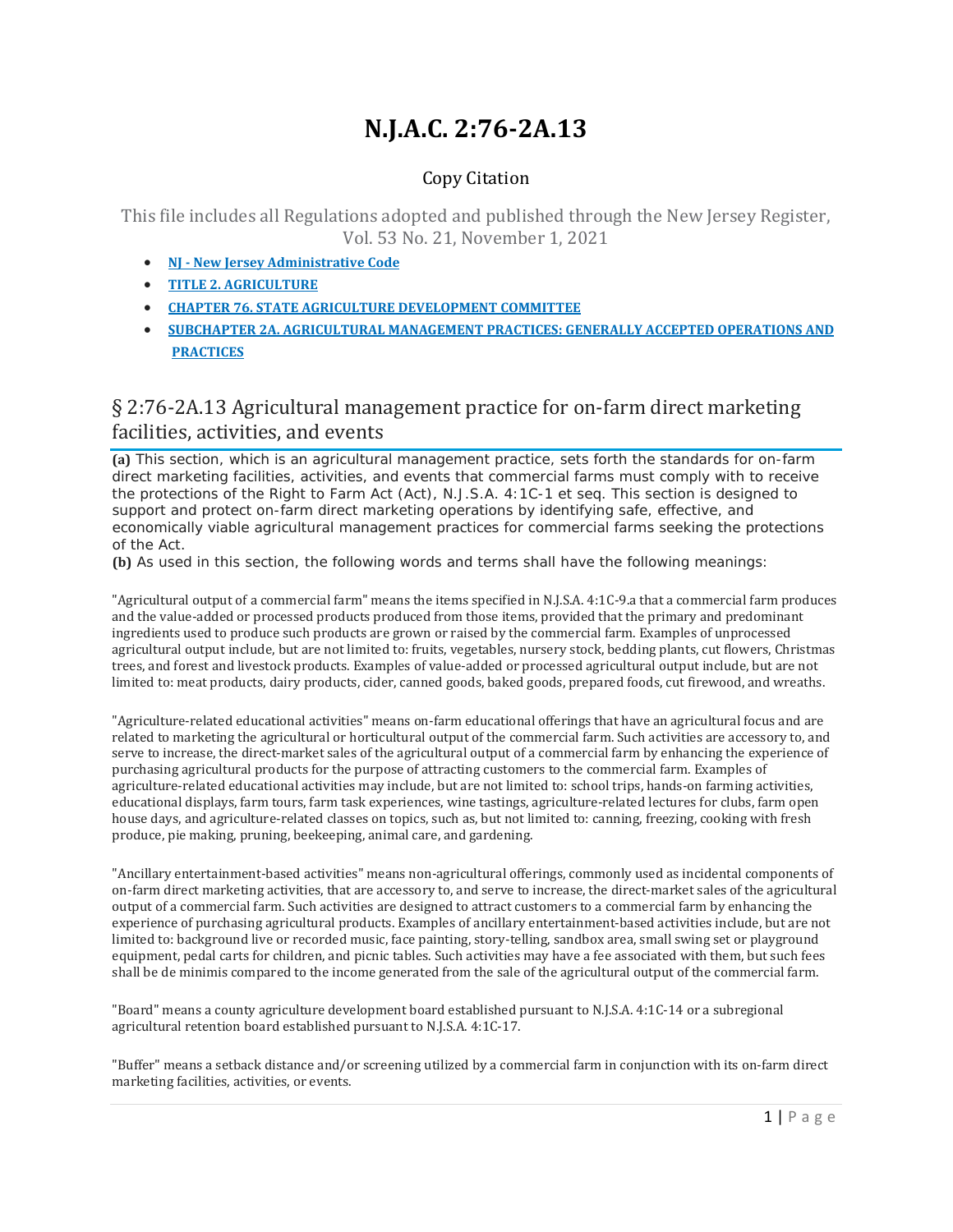#### "Commercial farm" means:

**1.** A farm management unit of no less than five acres producing agricultural or horticultural products worth \$ 2,500 or more annually, and satisfying the eligibility criteria for differential property taxation pursuant to the Farmland Assessment Act of 1964, P.L. 1964, c. 48 (N.J.S.A. 54:4-23.1 et seq.); or **2.** A farm management unit less than five acres, producing agricultural or horticultural products worth \$ 50,000 or more annually and otherwise satisfying the eligibility criteria for differential property taxation pursuant to the Farmland Assessment Act of 1964, P.L. 1964, c. 48 (N.J.S.A. 54:4-23.1 et seq.).

"Committee" means the State Agriculture Development Committee established pursuant to N.J.S.A. 4:1C-4.

"Community supported agriculture (CSA) operation" means an on-farm direct marketing method in which the retail sale of the agricultural output of a commercial farm is provided through a paid subscription.

"Complementary products" means items commonly used to facilitate the use or consumption of the agricultural output of the commercial farm and promotional items that help market the commercial farm. Examples of promotional items include, but are not limited to, souvenir items such as commercial farm-branded shirts, hats, and bags.

"CSA market and distribution area" means an on-farm direct marketing facility used by a CSA operation to organize and dispense CSA operation members' farm product shares and to market products that contribute to farm income.

"Farm-based recreational activities" means recreational offerings that are uniquely suited to occurring on a farm and also may include common outdoor recreation activities that are compatible with the agricultural use of the farm, where such offerings and activities are related to marketing the agricultural or horticultural output of the commercial farm. Such activities are accessory to, and serve to increase, the direct-market sales of the agricultural output of the commercial farm by enhancing the experience of purchasing agriculture products for the purpose of attracting customers to the commercial farm. Examples of farm-based recreational activities uniquely suited to occurring on a farm may include, but are not limited to: corn, sunflower, and other crop mazes; hayrides and wagon rides; agricultural animal display or petting areas; farm tours; horseback riding; pony rides; and tractor pulls. Examples of farm-based recreational activities considered common outdoor recreation activities that are compatible with the agricultural use of the farm include, but are not limited to: hiking; bird watching; sleigh rides; hunting and fishing; and bonfires. Activities and related infrastructure not considered farm-based recreational activities include, but are not limited to: athletic fields; paintball; go-karting and other similar racetracks; carnival-type amusement rides; and the flying of hobby, private, or commercial aircraft.

"Farm management unit" means a parcel or parcels of land, whether contiguous or noncontiguous, together with agricultural or horticultural buildings, structures and facilities, producing agricultural or horticultural products, and operated as a single enterprise.

"Farm market" means a facility used for the wholesale or retail marketing of the agricultural output of a commercial farm and products that contribute to farm income, except that if a farm market is used for retail marketing at least 51 percent of the annual gross sales of the retail farm market shall be generated from sales of agricultural output of the commercial farm, or at least 51 percent of the sales area shall be devoted to the sale of agricultural output of the commercial farm, and except that if a retail farm market is located on land less than five acres in area, the land on which the farm market is located shall produce annually agricultural or horticultural products worth at least \$ 2,500.

"Hours of operation" means the time during which an on-farm direct marketing facility, activity, or event is open or offered to the public.

"On-farm direct marketing" means the on-farm facilities, activities, and events that are used to facilitate and provide for direct, farmer-to-consumer sales of the agricultural output of the commercial farm and products that contribute to farm income.

"On-farm direct marketing activity" or "activity" means an agriculture-related happening made available by a commercial farm that is accessory to, and serves to increase, the direct-market sales of the agricultural output of the commercial farm.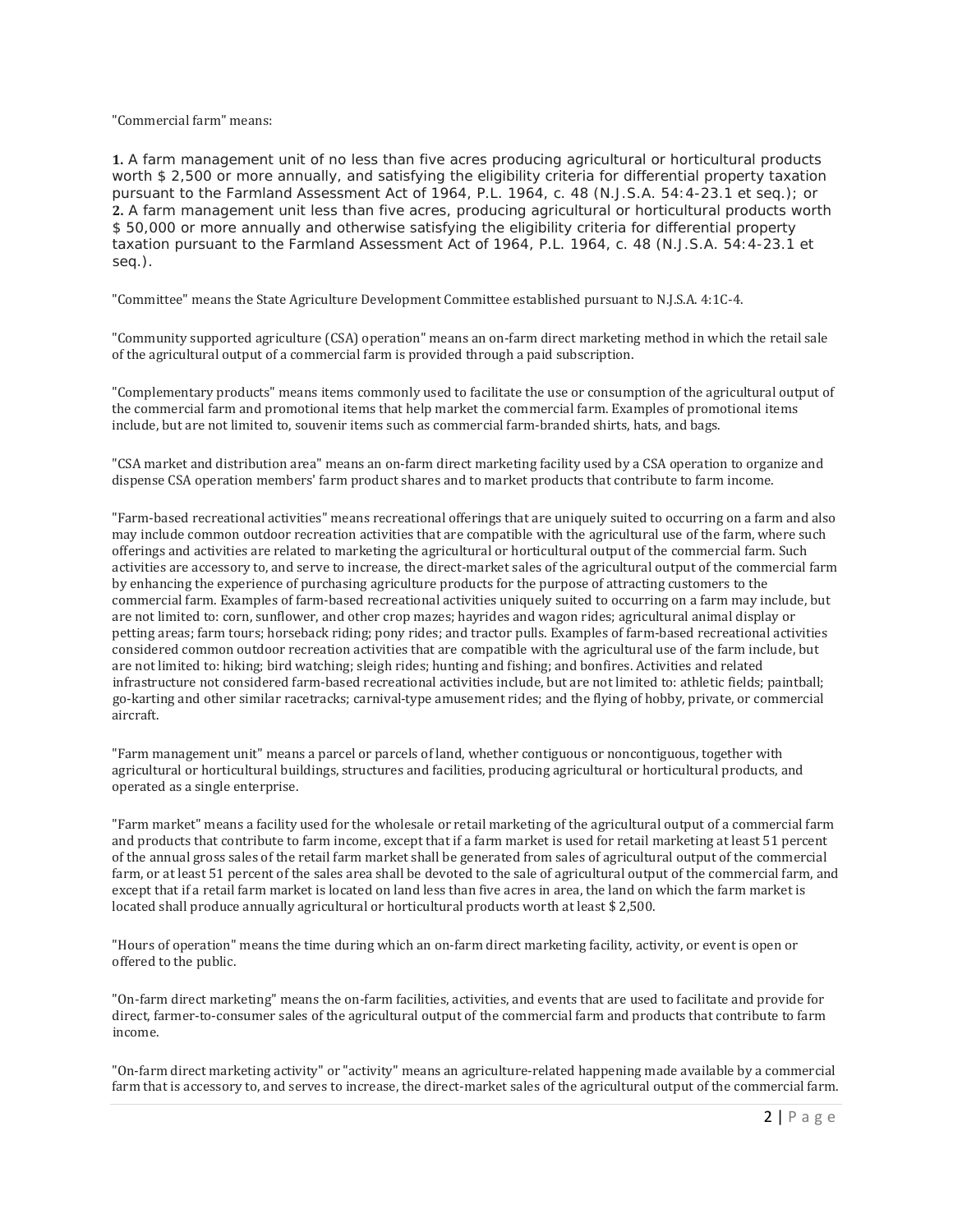Such activities are designed to attract customers to a commercial farm by enhancing the experience of purchasing agricultural products and include, but are not limited to: agriculture-related educational activities; farm-based recreational activities; and ancillary entertainment-based activities.

"On-farm direct marketing event" or "event" means an agriculture-related function offered by a commercial farm that is accessory to, and serves to increase, the direct-market sales of the agricultural output of the commercial farm. Such events are designed to attract customers to a commercial farm by enhancing the experience of purchasing agricultural products; may include on-farm direct marketing activities as components; are either product-based or farm-based; and occur seasonally or periodically. Product-based events, provided they demonstrate the required relationship to marketing the output of the commercial farm, may include, but are not limited to: an apple, peach, strawberry, pumpkin, wine, or other agricultural or horticultural product festival held at a commercial farm that produces that particular product. Farmbased events provided they demonstrate the required relationship to marketing the output of the commercial farm, may include, but are not limited to: seasonal harvest festivals held at a commercial farm that produces such seasonal farm products, farm open house events, CSA membership meetings, and farm-to-table events that showcase the agricultural output of the commercial farm.

"On-farm direct marketing facility" or "facility" means a type of farm market including the permanent, temporary, and/or moveable structures, improvements, equipment, vehicles, and apparatuses necessary to facilitate and provide for direct, farmer-to-consumer sales of the agricultural output of the commercial farm and products that contribute to farm income. Such facilities include various types and sizes of direct marketing operations, including, but not limited to: farm stands; farm stores; CSA market and distribution areas; and pick-your-own (PYO) market areas. A facility may include one or more structures or a portion of a structure, and a facility may utilize new or existing structures. A facility's structures may also be used for the commercial farm's other farm purposes, for instance: equipment storage, equipment maintenance, and the production, processing, packaging, storage, or wholesale marketing of the agricultural output of the commercial farm.

"Pick-your-own (PYO) operation" means an on-farm direct marketing method wherein retail or wholesale customers are invited onto a commercial farm in order to harvest and pay for agricultural or horticultural products . Examples of PYO operation crops include, but are not limited to, fruits, vegetables, flowers, and Christmas trees.

"Products that contribute to farm income" means complementary or supplementary products that are sold to help attract customers to the farm market though a broadening of the range of products available and an enhancement of the experience of purchasing the agricultural output of the commercial farm.

"PYO market area" means an on-farm direct marketing facility used by a PYO operation to set up PYO activities and collect money for PYO crops harvested by customers. PYO market areas may be stand-alone facilities or part of other on-farm direct-marketing facilities. In some cases, such as when a commercial farm has a CSA operation or component, PYO operations may not necessarily involve the collection of money following harvesting, as PYO crops may be one of the benefits of a CSA membership.

"Sales area" means the indoor, outdoor, covered, and uncovered areas of an on-farm direct marketing facility whose primary and predominant use is the display, marketing, and selling of the agricultural output of a commercial farm and products that contribute to farm income. Sales areas do not include: PYO and other production fields; pastures and other areas occupied by livestock on a regular basis; non-public areas, such as areas used for the storage of equipment and other items; and areas dedicated to farm-based recreational activities. Covered sales areas include sales areas inside structures and sales areas underneath tents, awnings, and other canopies.

"Sanitary facilities" means restrooms or portable toilets.

"Supplementary products" means the agricultural output of other farms, and additional customary food and drink items.

**(c)** The hours of operation allowed for on-farm direct marketing facilities, activities, and events on commercial farms shall be as follows:

**1.** On-farm direct marketing facilities and activities may be open or offered on weekdays, weekends, holidays, seasonally, for part of the year, or year-round.

**2.** On-farm direct marketing events may be offered on weekdays, weekends, holidays, seasonally, or for part of the year.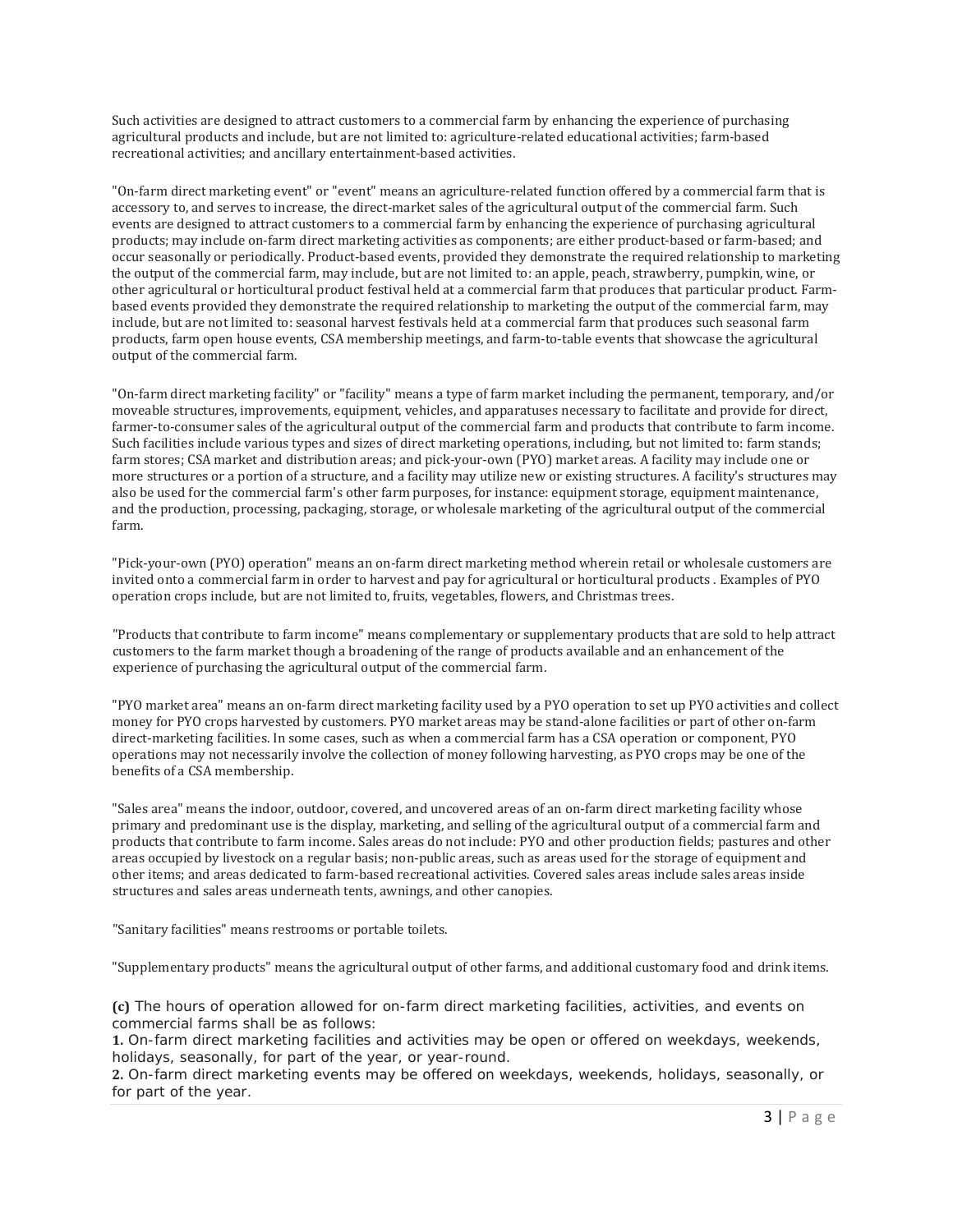**3.** Hours of operation may be between 6:00 A.M. and 10:00 P.M. These hours may be temporarily extended to 11:00 P.M. in conjunction with seasonal on-farm direct marketing sales, activities, or events.

**(d)** The standards for lighting of on-farm direct marketing facilities, activities, and events on commercial farms shall be as follows:

**1.** When an on-farm direct marketing facility, activity, or event is open or offered after dark, a commercial farm shall provide, unless specified otherwise in this section, lighting for areas used by customers, such as: walkways, parking areas, sales areas, activity areas, and event areas. This lighting shall provide, at a minimum, the amount of light necessary for customer safety.

**2.** All lighting shall be provided with lights focused either downward or with an orientation designed to minimize light spilling off the site and to minimize impacts on adjacent off-farm residential buildings and streets. Lights shall not be focused directly onto public roads.

**3.** Any temporary lighting shall be removed within 30 days after the activity or event has ended. **4.** Lighting for on-farm direct marketing purposes shall be turned off within half an hour of the close of business.

**5.** In addition to lighting referenced in (d)1 through 4 above for on-farm direct marketing purposes, a commercial farm may use lighting for other farm management purposes, for example, for security. Security lighting may be used to help protect a farm's products or other physical or natural resources and to discourage trespassing and vandalism and is subject to the provisions in (d)2 above.

**(e)** The requirements for sanitary facilities at on-farm direct marketing facilities, activities, and events on commercial farms shall be as follows:

**1.** A commercial farm shall provide sanitary facilities in the following cases:

**i.** If indoor seating space, outdoor picnic tables, or other areas are made available to enable customers to consume food on-site;

**ii.** If an on-farm direct marketing activity or event promotes customers staying on-site for more than 90 minutes; and

**iii.** When required pursuant to N.J.A.C. 8:24, the Sanitation in Retail Food Establishments and Food and Beverage Vending Machines, or N.J.A.C. 5:23, the New Jersey Uniform Construction Code.

**2.** The number of sanitary facilities provided shall be sufficient to accommodate, without causing long queues, the volume of visitors expected in conjunction with on-farm direct marketing facilities, activities, or events.

**3.** A commercial farm shall provide hand-sanitizing facilities for visitors to utilize after the use of the sanitary facilities. Hand-sanitizing facilities include running water with soap, antibacterial hand wipes, waterless hand sanitizers, and/or other hand-washing stations.

**4.** Sanitary facilities shall be located and managed with an appropriate cleaning schedule, so as to prevent adverse impacts on adjacent properties, such as odors.

**(f)** The requirements for safety for on-farm direct marketing facilities, activities, and events on commercial farms shall be as follows:

**1.** A commercial farm shall provide visitors with any rules or safety procedures associated with the onfarm direct marketing facilities, activities, and events that are provided, offered, or held. This information may be conveyed by farm staff, through posted signs or written handouts, or through other appropriate means, and may include notice that visitors share in the responsibility for their own safety, such as being aware of inherent risks, using common sense, and wearing farm-appropriate attire.

**2.** Hazardous materials shall be safely stored in a secure location and in compliance with relevant State and Federal laws, rules, and regulations.

**(g)** The standards for the use of signs for on-farm direct marketing facilities, activities, and events on commercial farms shall be as follows:

**1.** A commercial farm may use permanent and temporary signs to promote its on-farm direct marketing facilities, activities, and events.

**i.** Examples of signs include, but are not limited to, directional signs; advance signs; signs promoting the products available for sale; and facility, activity, and event signs.

**2.** The following general standards shall apply to all signs used for on-farm direct marketing facilities: **i.** Signs shall be installed and maintained in a manner that does not pose a direct threat to public health and safety. Signs shall not interfere with sight distances at street intersections, ingress and egress points to or from parking areas, and other locations;

**ii.** Signs may be attached to farm buildings, fences, or other structures or be freestanding; **iii.** Signs may have information on both sides.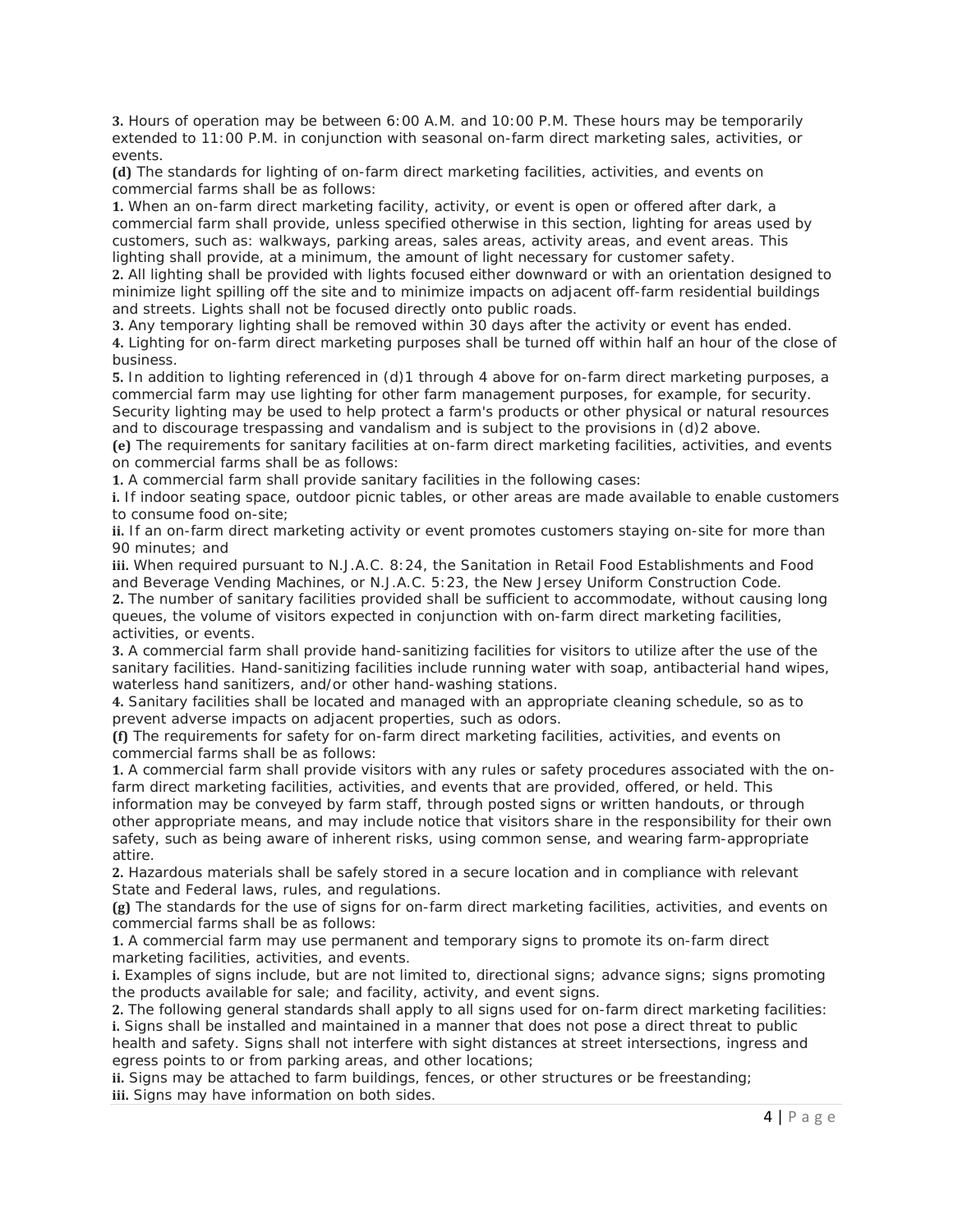**iv.** The use and location of signs shall comply with relevant Federal and State laws, rules, and regulations;

**v.** Along the approach to the farm on the road on which the on-farm direct marketing facility, activity, or event is located, a commercial farm may install advance signs up to one-half mile away from the farm's entrance. Advance signs are designed to alert drivers of an approaching on-farm direct marketing facility, activity, or event and are generally located in close proximity to one another along the road approaching, and leaving, the site upon which the facility, activity, or event is located; **vi.** Directional and other signs may be installed at key intersections or other important locations; **vii.** A commercial farm shall obtain the permission of the appropriate landowner or easement holder when locating signs at off-farm locations;

**viii.** Temporary signs promoting a seasonal on-farm direct marketing facility, activity, or event may be installed up to one month prior to the facility, activity, or event's seasonal opening and shall be removed within 15 days of seasonal closing; and

**ix.** Internally-lit and neon-type signs are not eligible for Right to Farm protection.

**3.** A commercial farm's primary on-site farm business sign shall comply with the following standards (if the commercial farm has frontage on multiple roads, one primary on-site farm business sign may be placed on each frontage):

**i.** The sign is set back at least 10 feet from the paved portion of the street right of way;

**ii.** The maximum size (meaning the physical size of the sign and not the combined square footage of both sides) is 32 square feet; and

**iii.** The maximum height to the top of the sign does not exceed 15 feet from the ground. **4.** The provisions of this subsection shall not apply to a commercial farm's primary on-site farm business sign(s), commercial billboards, New Jersey Department of Transportation Tourist Oriented Directional Signage (TODS), Farmland Preservation signs, signs whose sole purpose is to facilitate and provide for safe traffic movement directly onto or from the farm site, and signs within the interior of the farm that are not intended to be visible from a public right of way. A commercial farm's on-farm direct marketing facility, activity, and event signs shall meet the following criteria:

**i.** The maximum size of any one sign (meaning the physical size of the sign and not the combined square footage of both sides) is 16 square feet;

**ii.** The total combined square footage of the signs does not exceed 160 square feet (this is calculated by summing the physical sizes of the signs and not the square footage of the signs' front and back sides); and

**iii.** If a commercial farm has multiple distinct and separate on-farm direct marketing locations, such as two on-farm direct marketing facilities located on two different properties within the farm

management unit, each on-farm direct marketing location may utilize a total combined square footage of signs of 160 square feet, as specified in (g)4ii above.

**(h)** In the absence of municipal standards for the construction of parking areas applicable to on-farm direct marketing facilities, the standards in this subsection shall apply to facilities' parking areas. **1.** A commercial farm's parking areas for on-farm direct marketing facilities, activities, and events may include areas permanently devoted to parking, areas temporarily devoted to parking, or a combination of such areas. Areas permanently devoted to parking means areas utilized by the facility on a daily basis when the facility is open. Areas temporarily devoted to parking means areas utilized by the facility when additional parking capacity is needed on a short-term, temporary basis, such as in conjunction with seasonal on-farm direct marketing sales, activities, or events.

**2.** The following standards shall apply to all parking areas:

**i.** Safe, off-road parking shall be provided. Parking shall not be located in a road right of way, and the number of spaces provided shall be sufficient to accommodate the normal or anticipated traffic volume for the commercial farm's on-farm direct marketing facilities, activities, and events;

**ii.** Ingress and egress points, driveway areas, and parking areas shall be arranged, so as to provide for safe traffic circulation. This arrangement shall allow customers to safely pull off of and onto adjacent roadways, and to safely maneuver to and from parking areas and into and out of parking spaces. Onfarm direct marketing facilities need adequate driveway access to enable customers to reach the facility from the adjacent roadway; and

iii. Where applicable, on farms that allow buses, parking areas shall accommodate bus traffic and allow for the safe unloading and loading of bus passengers.

**3.** The types of surfaces and any physical improvements associated with areas permanently devoted to parking, such as curbing or landscaping, need not involve greater than the minimum level of improvements necessary to protect public health and safety.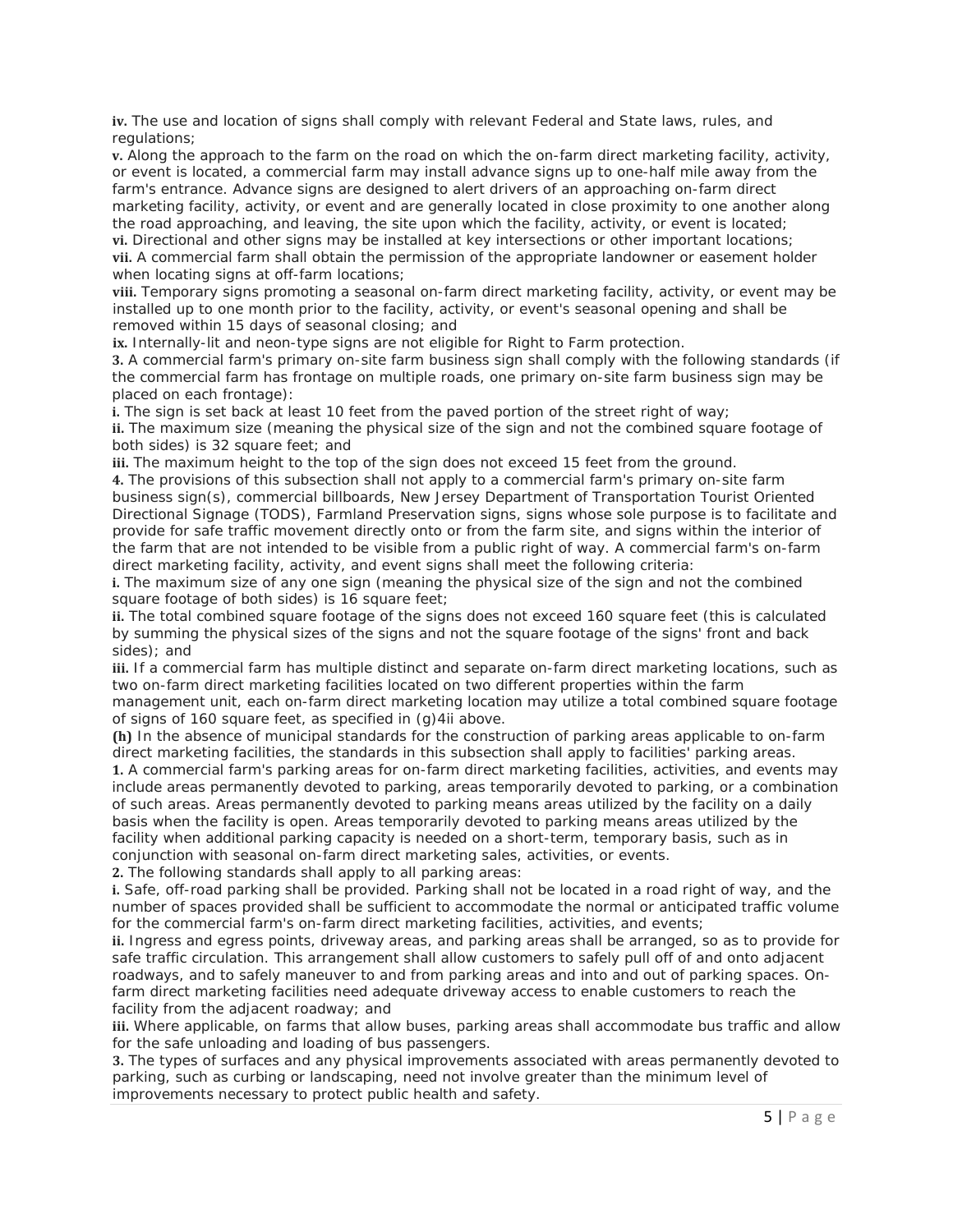**4.** The following standards shall apply to areas temporarily devoted to parking:

**i.** Areas temporarily devoted to parking shall require few or no improvements, so that they can easily be converted back to productive agricultural use once a farm's need for short-term additional parking ceases;

**ii.** Areas temporarily devoted to parking may include, but are not limited to, hay fields, grass fields, pastures, and other crop fields, provided they have vegetative or organic mulch cover, such that bare ground is not parked on;

**iii.** The slope of the land shall be considered to address issues related to drainage, puddles and pockets of standing water, and safety;

**iv.** During dry conditions, areas temporarily devoted to parking shall be mowed, so as to minimize fire hazards related to vegetation coming in contact with the underside of customer vehicles;

**v.** During wet conditions, areas temporarily devoted to parking shall be managed to provide vehicles and pedestrians with safe and sufficient traction; and

**vi.** A commercial farm shall mark, sign, or indicate through staff direction or other means where vehicles should be parked.

**(i)** The standards for buffers for on-farm direct marketing facilities, activities, and events on commercial farms shall be as follows:

**1.** The general standards are as follows:

**i.** A commercial farm may utilize buffers as an effective tool to mitigate the impacts that on-farm direct marketing facilities, activities, or events may pose on adjacent properties, such as noise, dust, and light spillage.

**ii.** Buffers need not involve greater than the minimum setbacks and/or screening necessary to protect public health and safety and to mitigate unreasonably adverse impacts on adjacent properties.

**iii.** When making determinations regarding the necessity or extent of buffers, consideration shall be given to the following:

**(1)** The nature of the existing adjacent property uses;

**(2)** The nature and scale of the commercial farm's on-farm direct marketing facilities, activities, and events;

**(3)** The frequency of the commercial farm's activities and events;

**(4)** The physical features and constraints of the commercial farm property;

**(5)** The presence or absence of existing on- or off-farm buffers; and

**(6)** The economic feasibility of using buffers.

**2.** The setback requirements are as follows:

**i.** The standards in this paragraph shall apply to the location of building and parking areas for on-farm direct marketing facilities.

**ii.** The following standards shall apply to new or expanded facilities' permanent structures:

**(1)** A 50-foot front-yard setback from the paved portion of the road right of way;

**(2)** A 50-foot side-yard setback from the property line; and

**(3)** A 50-foot rear-yard setback from the property line;

**iii.** The following standards shall apply to new or expanded activities and events:

**(1)** A 25-foot front-yard setback from the paved portion of the road right of way;

**(2)** A 50-foot side-yard setback from the property line;

**(3)** A 50-foot rear-yard setback from the property line; and

**(4)** A 100-foot setback from an existing, occupied residence not located on the farm.

**iv.** The following standards shall apply to new or expanded areas permanently devoted to parking:

**(1)** A 25-foot front-yard setback from the paved portion of the road right of way;

**(2)** A 50-foot side-yard setback from the property line; and

**(3)** A 50-foot rear-yard setback from the property line.

**v.** Setbacks of a lesser distance than those specified in (i)2ii through iv above may be permissible provided the following is met:

**(1)** Screening is considered and, if appropriate, installed;

**(2)** The combined setback distance and screening arrangement receives approval as a site-specific agricultural management practice pursuant to N.J.A.C. 2:76-2.3 and 2.4;

**(3)** The site-specific agricultural management practice determination takes, at a minimum, the following into consideration:

**(A)** Adjacent property uses and buffers;

**(B)** The scale of the facility and intensity of its use;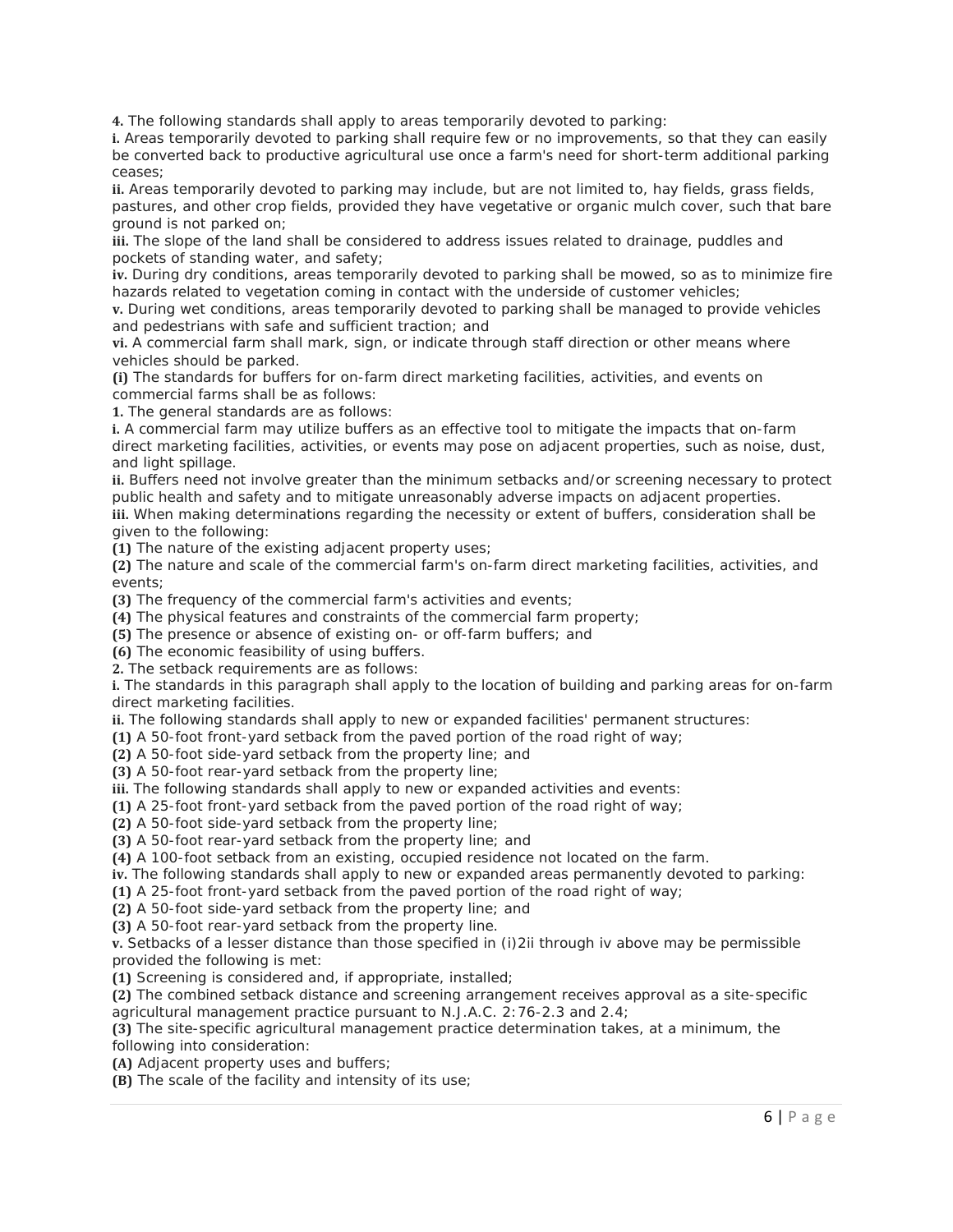**(C)** The nature, scale, and frequency of the activities and events;

**(D)** The physical features and constraints of the commercial farm property; and

**(E)** The economic feasibility of using buffers; and

**(4)** For a board or the Committee to make a site-specific agricultural management practice determination departing from the provisions in (i)2ii through iv above, a commercial farm must provide a legitimate farm-based reason for the departure and address the considerations listed in this subparagraph.

**vi.** Existing on-farm direct marketing facilities, activities, or events, including existing areas permanently devoted to parking, are not subject in their current layout and configuration to the provisions of (i)2ii through iv above. If such facilities, activities, events, or parking areas are situated at lesser distances than the standards specified in (i)2ii through iv above, the use of screening for buffer purposes shall be considered.

**vii.** Existing on-farm direct marketing activities or events that are offered and located in different fields over time shall not be considered new activities or events under this paragraph.

**3.** The screening requirements for on-farm direct marketing facilities, activities, and events on commercial farms shall be as follows:

**i.** Screening, when used for buffer purposes, shall consist of vegetation or structures, such as, but not limited to, trees, bushes, fences, or walls;

**ii.** If the screening is comprised of vegetation and if used in conjunction with a facility, the existing or newly planted materials shall be grown in such a manner that there is 75 percent screening of the facility within five years;

**iii.** If the screening is comprised of vegetation and if used in conjunction with an activity or event offered in two or more consecutive years, the existing or newly planted materials shall be grown in such a manner that there is 75 percent screening of the activity or event within five years;

**iv.** If the screening is comprised of a fence, wall, or another existing farm structure, then the fence, wall, or other existing farm structure shall be of sufficient height or construction to provide 75 percent screening of the facility, activity, or event; and

**v.** If the distance between a new or expanded facility and an existing, occupied residence not located on the farm is less than 100 feet, screening shall be installed.

**4.** For the purposes of this subsection, existing on-farm direct marketing facilities, activities, or events are those facilities, activities, or events that are in operation as of April 7, 2014, the effective date of the AMP.

**(j)** Outdoor sales areas shall be arranged, so as to not interfere with safe pedestrian and vehicular traffic circulation.

**(k)** The use of structures or improvements in conjunction with on-farm direct marketing activities and events shall be as follows:

**1.** Existing agricultural structures or improvements may be used in conjunction with the offering of onfarm direct marketing activities and events, provided this use does not adversely affect the continued use of the structures or improvements for agricultural production purposes.

**2.** New structures or improvements may be constructed and used in conjunction with the offering of on-farm direct marketing activities and events, provided this construction and use has a negligible impact on the farm's continued use of the land for agricultural production purposes.

**i.** If such structures or improvements are temporary and used in conjunction with a temporary or seasonal activity, the structures or improvements shall be removed within 30 days of cessation of the activity or event.

**3.** The use and construction of structures or improvements shall comply with relevant Federal and State laws, rules, and regulations.

**(***l***)** On-farm direct marketing activities and events shall have a negligible impact on the farm's continued use of the land for agricultural production purposes.

**(m)** Standards for certain on-farm direct marketing activities shall be as follows:

**1.** For pick-your-own activities, the following standards shall apply:

**i.** Visitors shall be informed of any rules to follow and instructed as to which fields they are permitted to harvest;

**ii.** Fields open for pick-your-own activities shall be clearly marked;

**iii.** Parking areas may be adjacent to or near pick-your-own fields, particularly if such fields are far from the farm's pick-your-own market area; and

**iv.** Pick-your-own market areas shall comply with applicable standards for on-farm direct marketing facilities.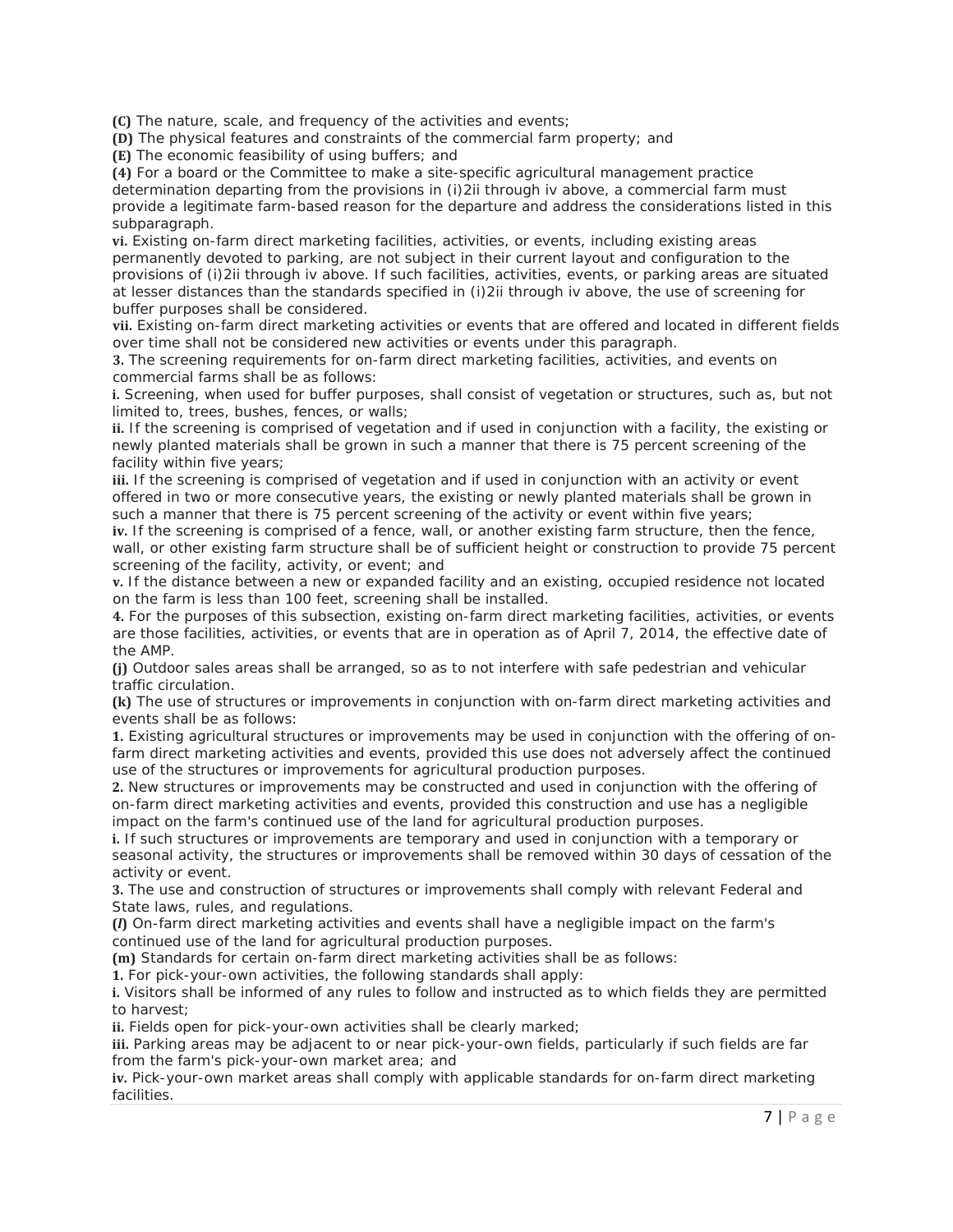**2.** For choose-and-cut Christmas tree activities, the following standards shall apply:

**i.** Visitors shall be informed of any activity and equipment rules and where Christmas trees may be selected and cut;

**ii.** Customers may be allowed to cut their own Christmas trees;

**iii.** Customers shall not be supplied with power equipment or be permitted to use motorized tree baling equipment; and

**iv.** Choose-and-cut Christmas tree market areas shall comply with applicable standards for on-farm direct marketing facilities.

**3.** For corn, sunflower, and other crop mazes, the following standards shall apply:

**i.** Visitors shall be informed of any rules associated with the maze, including how to exit the maze in the event of an emergency;

ii. Farm staff shall walk through the maze periodically, or periodically observe the maze from an elevated location, to check for lost visitors. Farm staff shall similarly check for lost visitors before closing the maze;

**iii.** If a maze is open after dark, adequate lighting shall be provided by the commercial farm and/or used by visitors to illuminate the traveled paths. If lighting is provided, the lighting shall be turned off within half an hour of the close of business; and

**iv.** No smoking or any other open flames shall be permitted in or near the maze.

**4.** For hayrides and wagon rides, the following standards shall apply:

**i.** Wagons shall be in good repair and have sideboards to contain occupants;

**ii.** A ladder, ramp, footstool, steps, or other stable device or component shall be used to assist with safe boarding of and disembarking from wagons;

**iii.** When using a tractor to tow wagons, the left and right brakes of the tractor shall be locked together;

**iv.** No smoking or any other open flames shall be permitted on hayrides and wagon rides; and **v.** Wagon operators shall:

**(1)** Plan routes in advance;

**(2)** Be familiar with and have experience operating the tractor and wagon equipment;

**(3)** Be familiar with and have experience using draft animals, if applicable, and the wagon equipment; **(4)** Evenly distribute passengers on the wagons and instruct passengers to remain seated during the

ride;

**(5)** Operate tractor and wagon equipment in low gears and at safe speeds; and

**(6)** Have a current motor vehicle operator's license.

**5.** For livestock and animal activities, the following standards shall apply:

**i.** A farm employee or activity attendant shall regularly monitor activities in which visitors may have incidental contact with agricultural animals. Incidental contact includes, but is not limited to, agricultural animal display, petting, or feeding areas;

**ii.** A farm employee or activity attendant shall be present at all times to monitor activities in which visitors are permitted to have direct contact with agricultural animals. Direct contact includes, but is not limited to, horseback riding, pony rides, and animal shows, competitions, or demonstrations; **iii.** All agricultural animals having incidental or direct contact with the public shall be observed daily for health problems by a farm employee or activity attendant. Sick animals or animals behaving strangely shall be prevented from having contact with the public;

**iv.** Hand-sanitizing facilities shall be provided and readily available if an activity is offered in which visitors may have incidental or direct contact with agricultural animals. Hand-sanitizing facilities include running water with soap, antibacterial hand wipes, waterless hand sanitizers, and/or other hand-washing stations. Visitors shall be advised to sanitize their hands after contact with agricultural animals;

**v.** Visitors shall be advised not to feed agricultural animals unless the feed has been specifically provided by the farm;

**vi.** Visitors shall be advised that their pets and animals shall not be allowed in areas with agricultural animal activities unless in connection with a specific agricultural purpose, including, but not limited to, agricultural animal shows, competitions, or demonstrations; and

**vii.** The management of animals shall comply with the Animal Welfare Act, 7 U.S.C. § 54, and the Humane Treatment of Domestic Livestock rules, N.J.A.C. 2:8, as applicable, and any other relevant State and Federal laws, rules, or regulations.

**6.** For bonfires, the following standards shall apply: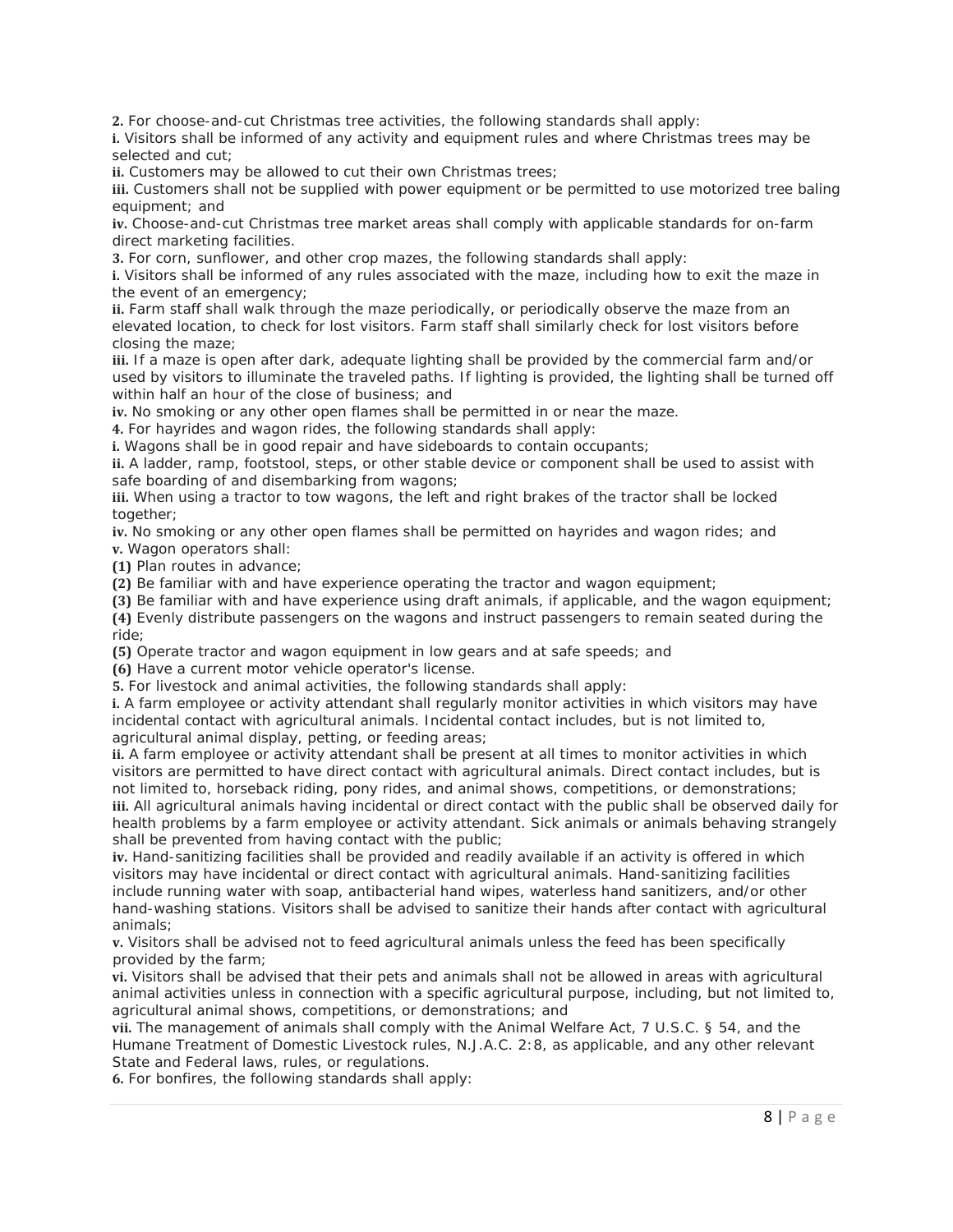**i.** A commercial farm conducting a bonfire shall comply with Uniform Fire Code requirements, N.J.A.C. 5:70-2.7, and any other relevant State and Federal laws, rules, or regulations.

**ii.** A farm employee shall be present for the duration of the bonfire to monitor and oversee the activity.

**(n)** The event management plan for on-farm direct marketing events shall include the following: **1.** If the expected volume of traffic and visitors for an event is significantly greater than the volume regularly accommodated by a commercial farm's on-farm direct marketing facility, such that the increased volume of traffic is likely to interfere with the movement of normal traffic or emergency vehicles on- and off-site, the farm shall create and implement a written event management plan to address public health and safety issues including, but not limited to, emergency vehicle access, traffic management, and public health management.

**i.** A complete copy of the plan shall be provided to the clerk of the municipality in which the commercial farm is located at least 30 days in advance of the event as an advisory notice and to enable coordination between the commercial farm and municipality that may be necessary regarding emergency vehicle access, traffic, and public health management.

**ii.** Emergency vehicle access management includes establishing the location(s) and manner in which emergency vehicles may access the farm if necessary.

**iii.** Traffic management includes:

**(1)** Providing safe ingress and egress, vehicular traffic flow, and pedestrian traffic flow;

**(2)** Utilizing parking attendants, signs, or other parking-related instructions to facilitate vehicular and pedestrian traffic flow onto, off of, and within the farm. Local police officers may be hired to assist with traffic management;

**(3)** Establishing areas temporarily devoted to parking based on the volume of visitors expected; and **(4)** Establishing overflow parking areas in the event the planned-for parking capacity is exceeded.

**iv.** Public health management includes:

**(1)** Providing sanitary facilities sufficient to accommodate, without causing long queues, the volume of visitors expected;

**(2)** Providing hand-sanitizing facilities for visitors to wash or sanitize their hands after the use of the sanitary facilities;

**(3)** Locating sanitary facilities and managing them with an appropriate cleaning schedule, so as to prevent adverse impacts on adjacent properties, such as odors;

**(4)** Providing trash and recycling receptacles to accommodate the volume of visitors expected in order to prevent the accumulation of trash on the ground; and

**(5)** Properly training and equipping commercial farm staff on how to handle an emergency situation during the event including, but not limited to, whether and how police, fire, or other entities should be contacted based on an actual emergency.

**2.** A commercial farm may satisfy the provisions of (n)1 above by obtaining a special events permit, or its equivalent, from the municipality in which the commercial farm is located.

**3.** If an event of the type described in (n)1 above occurs periodically or more than once per year and occurs under the same basic conditions, a commercial farm may satisfy the provisions of (n)1 above for the multiple events by submitting a single event management plan that notes the multiple occurrences and the future dates of the event.

**(***o***)** This section shall not be construed to extend Right to Farm protection to overnight

accommodations of any kind, including, but not limited to, lodging and camping.

**(p)** The approval of site plan elements for new or expanded on-farm direct marketing facilities shall be as follows:

**1.** A commercial farm seeking approval of site plan elements to establish a new, or expand an existing, on-farm direct marketing facility may apply to the municipality and/or the county agriculture development board for such approval.

**i.** A commercial farm applying to a municipality for approval of site plan elements may request that the municipality consider waiving or reducing review requirements based on a consideration of relevant site-specific elements, such as the following: the farm's setting and surroundings; the scale of the facility and intensity of its use; the type and use of the public road on which the facility is located; and the minimum level of improvements necessary to protect public health and safety. Nothing in this paragraph shall be construed as authorizing a municipality to waive or reduce review requirements required by State or Federal law, rule, or regulation.